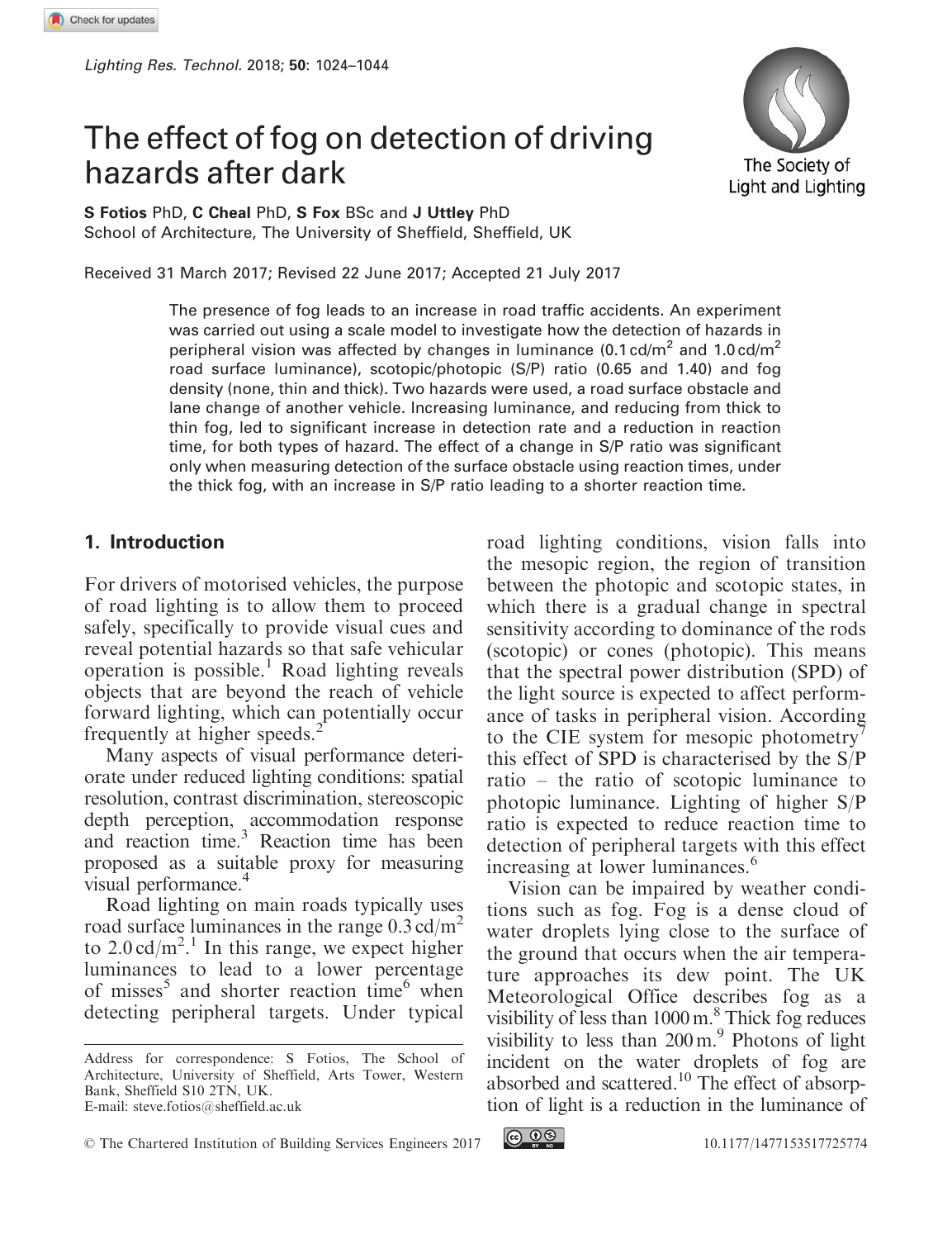a target; the effect of scattering is to create a veil over the target that reduces its contrast against the background. Reductions in luminance and contrast lead to reduced visual performance.<sup>11</sup> This is critical for safe driving because a reduction in detection rate or an increase in reaction time may lead to an increase in road traffic collision frequency and/or severity. Reduced visibility due to fog can distort distance cues and this is one of the main explanations given for the behavioural modifications and high accident rate associated with driving in  $f \circ g$ <sup>12</sup> Note however that both the nature of the task and the degree of fog will affect the likely impact, for example lane-keeping ability does not appear to be affected until visibility is reduced to less than  $30 \text{ m}$ .<sup>13</sup>

Rather than considering individual tasks, what matters to many people is likely to be the overall effect of fog on road traffic accidents. Two studies of road accidents occurring in fog (or smoke) found that fog led to crashes that were more severe and more likely to involve multiple vehicles; that fog crashes were more likely to occur at night without street lighting; and that there is an elevated prevalence of crashes among young drivers and along undivided rural highways.<sup>14,15</sup>

This paper reports an experiment carried out to investigate the influence of fog on drivers' ability to detect hazards and the interaction between fog density, luminance and light SPD. Road lighting would be of benefit during fog if it improves the ability to detect potential hazards, specifically, if it increases the probability of detection and decreases the reaction time for detection.

# 2. Apparatus

Hazard detection was investigated using a 1:10 scale model simulating a driver's view of a road. The driver was located in the middle lane of a three-lane carriageway. The road was lit by the driver's own headlights on a

dipped setting (these were switched on for all trials) and by two arrays of LEDs simulating overhead road lighting, of which the luminance and SPD were varied in trials. Two detection tasks were carried out in parallel: detection of a suddenly appearing obstacle in the road ahead, with detection indicated by pressing a foot pedal similar to a braking action, and detection of one or other of the two vehicles ahead moving into the driver's lane, with detection indicated by pressing a button on the steering wheel. A third task was used to add cognitive load during trials, and to direct attention ahead rather than onto the detection tasks: this required test participants to read out the intermittently appearing digits on a dynamic fixation crosshair. There were three levels of artificially generated fog (none, thin and thick). The effect of changes in lighting and fog were analysed by comparing the frequency of correct detection responses and the reaction times of these responses.

Figure 1 shows the chamber built for this work, a cuboid enclosure of internal dimensions approximately 5 m by 2.5 m by 1.5 m, raised on stilts above the laboratory floor. A driver-participant sitting outside the chamber viewed the interior through an acrylic window at the bottom of one end wall, which put their horizontal sightline approximately 150 mm above the chamber floor. The chamber floor was constructed from MDF sheet painted predominantly in neutral grey (Munsell N5) to represent an asphalt road surface. Other inner surfaces of the chamber (the plywood sidewalls, plywood elements of the ceiling, the end wall with the window) were painted matt-black. The back wall of the chamber was formed by a dark-grey PVC rear-projection screen. Lanes were delineated by continuous and broken white lines applied to the road surface. Test participants sat in a chair adjusted to position their eye level approximately 150 mm above the road surface. There was a response button mounted on a steering wheel beneath the windscreen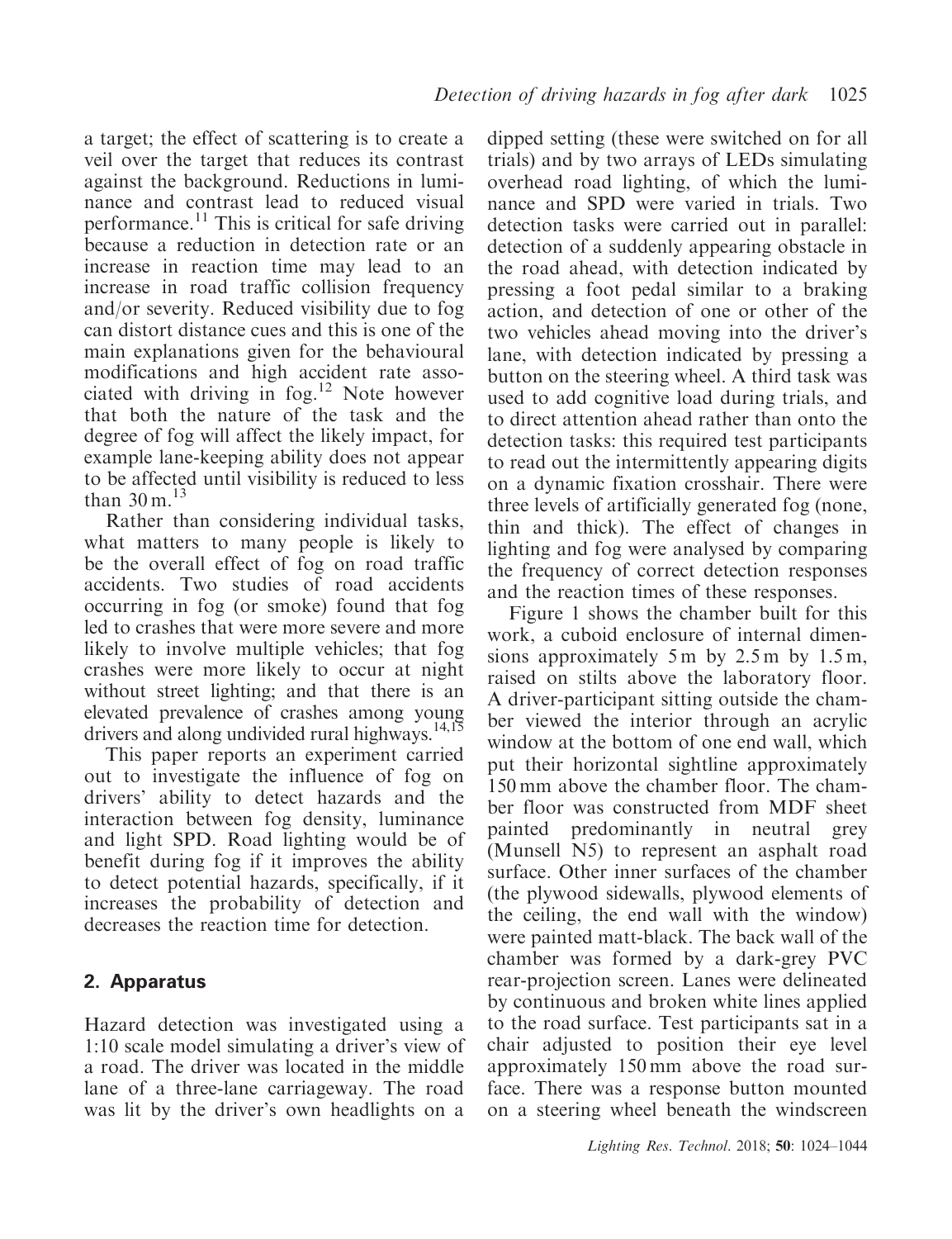

Figure 1. Plan and section through the test chamber including detection targets, overhead road lighting, vehicle forward lighting, viewing position, fog apparatus and fog density lasers.

and a response pedal on an angled footplate on the floor (Figure 2).

#### 2.1. Lighting

Road lighting inside the chamber was simulated by two LED luminaires located above transparent sections of the ceiling (Figure 1). Each luminaire had six fourcolour (red-yellow-green-blue) LED modules arranged in a row, 415 mm long. In front of each module, an acrylic diffuser (opal white Perspex) and small adjustable barn doors (matt-black acrylic) controlled illuminance uniformity and spatial distribution.

Table 1 shows the light settings used in this work. The luminances were chosen to represent those typical on UK roads<sup>16</sup> with the log unit difference employed with the expectation of revealing a significant effect on detection.<sup>17</sup> Two spectra were chosen, these representing the S/P ratio of high-pressure sodium (HPS,  $S/P = 0.65$ ) and metal halide (MH,  $S/P = 1.40$ )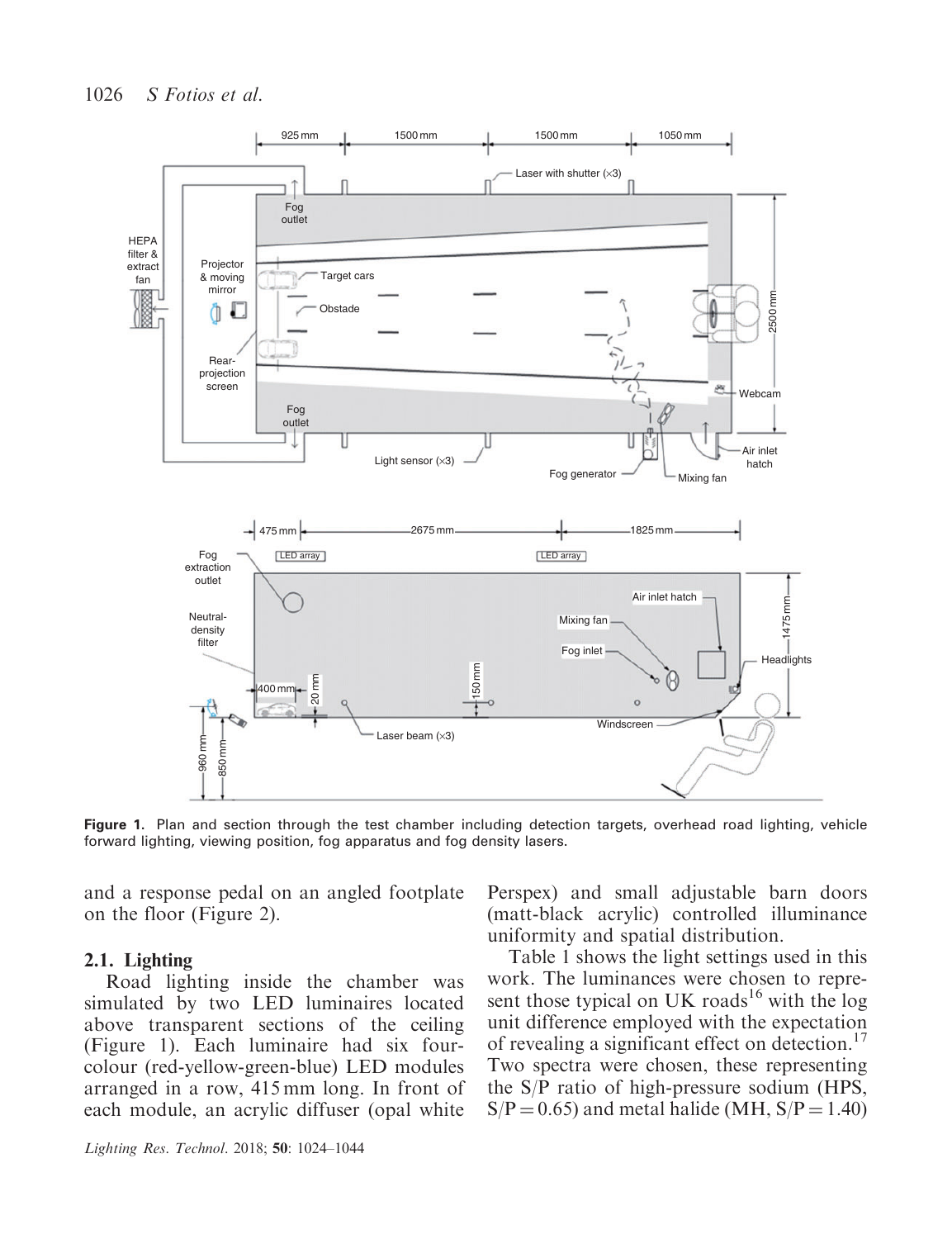lighting typical of UK roads (Figure 3). Lighting was provided using LEDs to enable rapid switching between settings, significantly reducing experimental time. This simulation



**Figure 2.** The participant's view of the road ahead, showing the detection-response buttons on the steering wheel.

| Light<br>setting | Nominal<br>luminance ratio<br>(cd/m <sup>2</sup> ) | S/P  | Chromaticity (CIE 2 degree) |      |  |  |
|------------------|----------------------------------------------------|------|-----------------------------|------|--|--|
|                  |                                                    |      | x                           |      |  |  |
|                  | 0.1                                                | 0.65 | 0.54                        | 0.41 |  |  |
| 2                | 0.1                                                | 1.40 | 0.46                        | 0.41 |  |  |
| 3                | 1.0                                                | 0.65 | 0.54                        | 0.41 |  |  |
|                  | 1.0                                                | 1.40 | 0.46                        | 0.41 |  |  |

Table 1. Summary of lighting conditions.

means the S/P ratios were matched, but not the precise spectral curves.

Pre-set conditions for the road lighting SPDs and luminances to be tested were established by tuning the four-colour LED intensities by a MATLAB program and confirmed by direct measurement of SPDs inside the chamber (Konica-Minolta CS-1000). During the tests, road lighting was switched between these pre-set conditions by a Python program that also controlled the sequence of detection targets.

Road surface luminance was measured along the centreline of the middle lane with the luminance meter in the location of the test participant as a driver (but without the windscreen). Measurements were recorded at 0.5 m intervals starting at 0.45 m from the far wall (i.e. directly underneath the further LED array). The nominal luminances shown in Table 1 are those at the location of the detection targets. Considering only those luminances measured between the two LED arrays (simulating road lighting at a spacing of 27 m), the mean luminance was 0.87 that of the nominal luminance and with a longitudinal uniformity (minimum/maximum) of 0.58. For the M lighting classes, minimum longitudinal uniformity ranges from 0.4 (M6) to 0.7 (M1).<sup>18</sup>



Figure 3. Spectral power distributions (normalised to a peak response of unity) for the two scotopic/photopic (S/P) ratios used in the tests.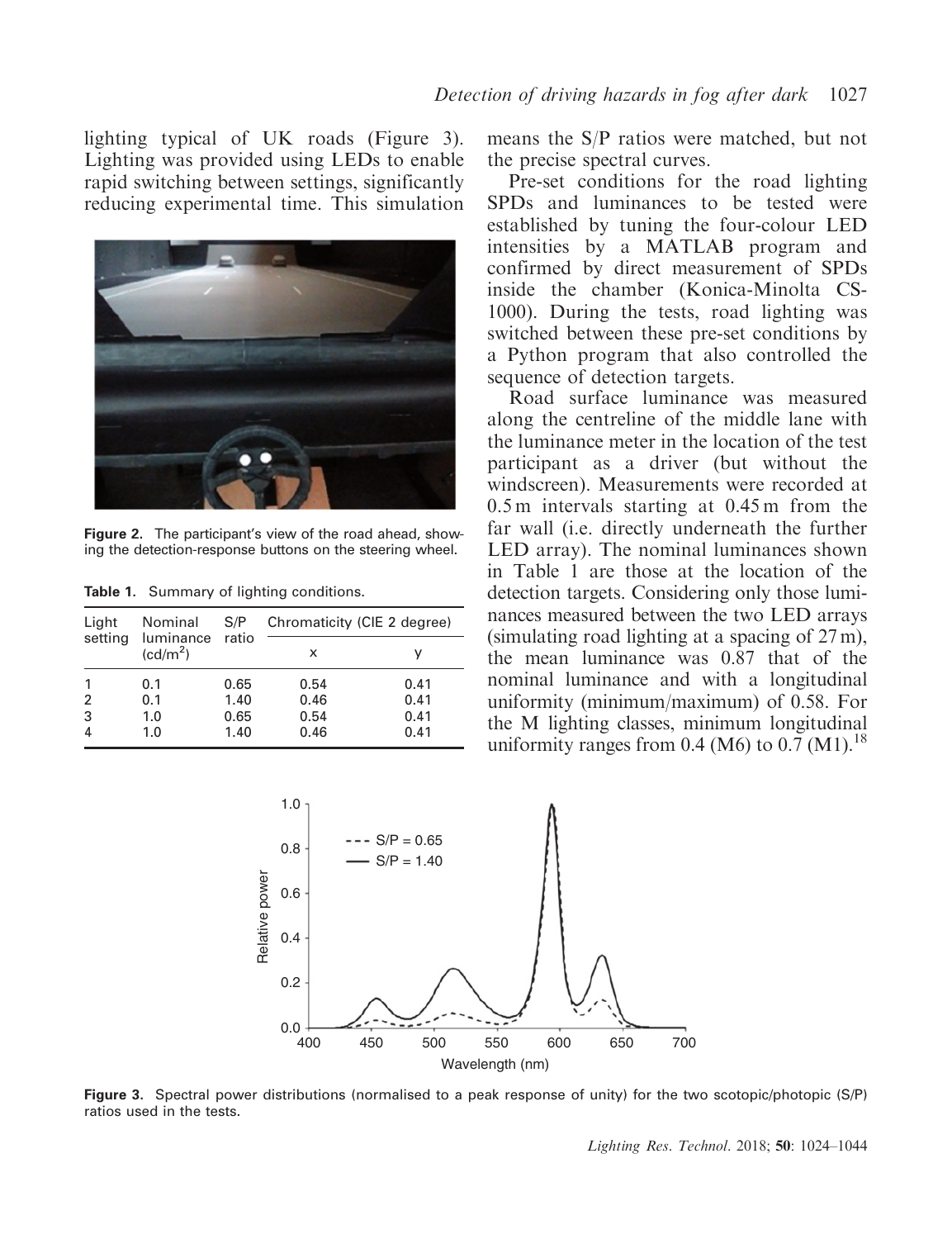To promote ecological validity, low beam forward lighting from the participant's vehicle was simulated using two white LEDs (4000 K). Figure 4 shows the SPD. The beam pattern was produced using individual LED lenses and fine-tuned with small adjustable barn doors and opaque masking tape. Beam luminous intensity was controlled with a dimmable constant-current LED driver. The beam pattern was adjusted to give the same relative distribution on the central and adjacent targets as for typical headlamps $^{19}$  but with the vertical illuminance lower than typical so that changes in detection were a function of changes in road lighting and not vehicle lighting.

Vertical illuminances from the forward lighting were 0.16 lux at the obstacle and 0.13 lux and 0.17 lux in front of the left-hand and right-hand cars, respectively. This asymmetry is not believed to be significant: analysis of the lane-change detection trials (detection rate and reaction time) did not suggest significant differences between the left-hand and right-hand cars. Considering reaction times to detecting the right and left car lane changes with head-lighting only (these data are reported separately<sup>20</sup>), which would exaggerate the influence of any asymmetric distribution, did not suggest a significant bias (Mean reaction

times for left and right cars were 2731 ms and 2764 ms respectively;  $p = 0.30$ , repeated measures t-test, data normally distributed).

The acrylic windscreen had a transmittance uniform across the visible spectrum of approximately 0.9, which is above the minimum required  $(0.8)$  for new vehicle windscreens.<sup>21</sup> Table 2 shows vertical illuminances measured from outside the chamber (i.e. through the windscreen), from the approximate eye position of participants, and aimed towards the target area. These data suggest that thick fog increases illuminance at the eye, as expected due to the increased scatter; that light from the

Table 2. Vertical illuminances on the driver's eyes during trials.

| Lighting condition         |                                   |                                   | Vertical illuminance<br>(lux)        |                                      |                                      |  |
|----------------------------|-----------------------------------|-----------------------------------|--------------------------------------|--------------------------------------|--------------------------------------|--|
| Headlights                 | Road lighting                     |                                   | No                                   | Thin                                 | Thick                                |  |
|                            | S/P<br>ratio                      | Luminance<br>(cd/m <sup>2</sup> ) | fog                                  | fog                                  | fog                                  |  |
| On<br>On<br>On<br>On<br>On | Off<br>1.4<br>0.65<br>1.4<br>0.65 | Off<br>0.1<br>0.1<br>1.0<br>1.0   | 0.01<br>0.11<br>0.11<br>0.95<br>0.94 | 0.01<br>0.11<br>0.11<br>0.99<br>0.98 | 0.03<br>0.15<br>0.15<br>1.24<br>1.22 |  |



Figure 4. Spectral power distribution of the driver's headlight.

Lighting Res. Technol. 2018; 50: 1024–1044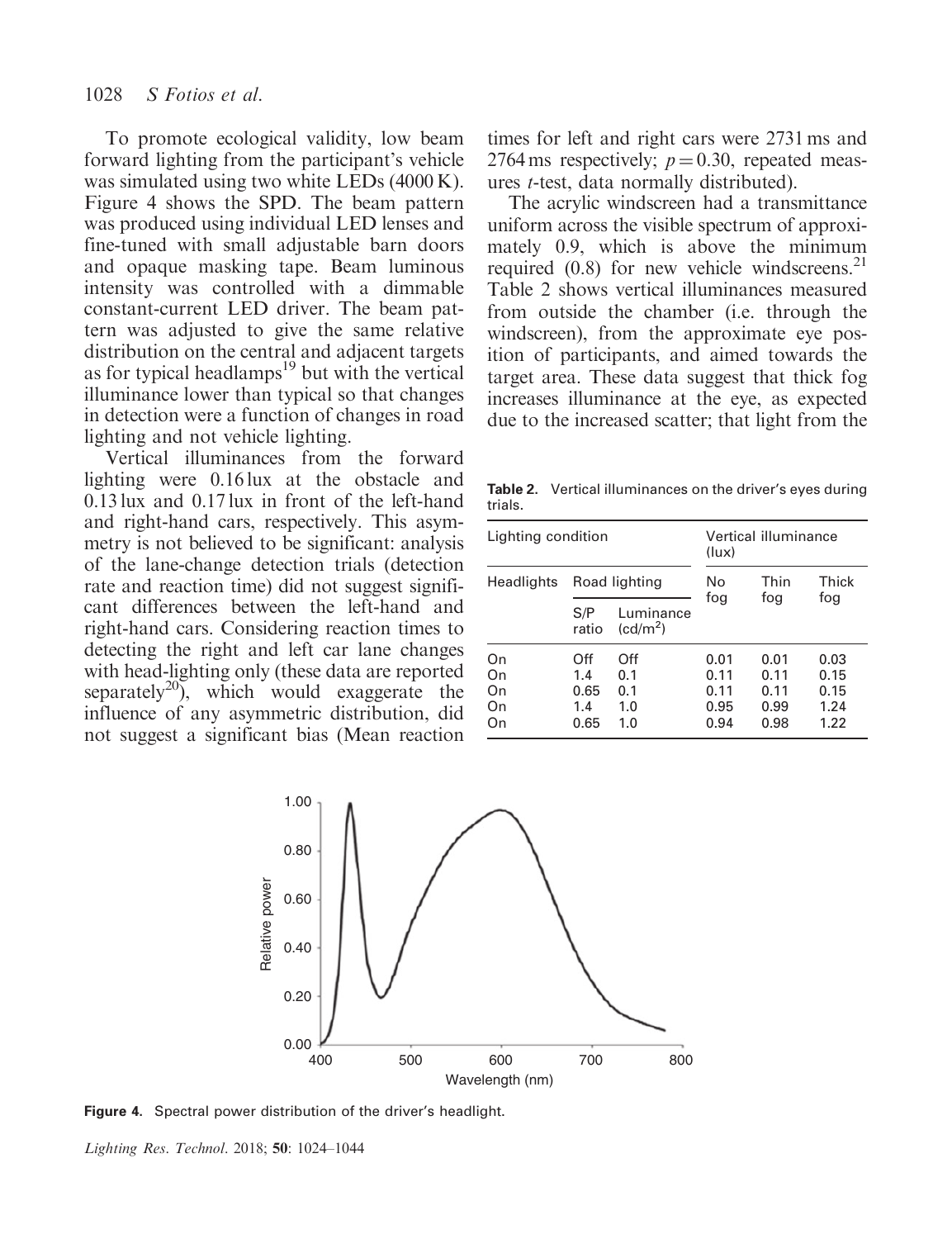two different SPDs are similarly scattered, which is as expected<sup>22</sup>; and that the contribution of the headlamps changes between the two road light luminances, being approximately 10% of illuminance at the eye at  $0.1 \text{ cd/m}^2$  but only 1% at  $1.0 \text{ cd/m}^2$ .

#### 2.2. Detection tasks

Test participants were required to detect two events representing drivers situational tasks<sup>1</sup>; the appearance of a static obstacle on the road ahead and a car slightly ahead moving into the same lane. In the scale model (Figures 1 and 2) the driver and obstacle were located in the middle lane of a three-lane carriageway while the target cars were located in the nearside and offside lanes, with their unexpected movement into the middle lane being the detection event. All three targets were located 4.7 m ahead of the driver's eyes and scaled to represent the visual sizes of real targets at 47 m. This distance ahead gave a notional time to impact of approximately 1.5 seconds when driving at 70 mph (113 km/ h), which meant the size subtended by the static detection target represented situations where a prompt reaction is necessary to avoid a collision.

The two 1/10th scale cars were body shells (licenced copy of the Ford Focus shape), painted the same neutral grey (Munsell N5) as the road surface and the lower section of back wall to reduce the task contrast (Figure 5). Tail lights were switched off during trials so

that detection performance was a function only of changes in road lighting. To enable lane-changing movements, the cars were connected through a slot in the road surface to carriages underneath on a shared linear guide rail. This rail was orientated perpendicular to the run of the road, spanning the three lanes. Each carriage had its own drive system comprising a timing belt, pulleys at the ends of the guide rail, direct drive of one pulley by a stepper motor, an incremental positon sensor (optical encoder) and a proximity sensor to establish absolute position.

These cars followed two movement patterns: purposeful lane change and random in-lane drift. For the lane changes, motor drives were set to accelerate at  $60 \text{ mm/s}^2$  up to (and down from) a lateral speed of 75 mm/s which completed a move from lane-centre to lanecentre in 6 seconds, simulating the typical speed of a lane change.<sup>23</sup> On arriving at the centre of the middle lane, a car would immediately set off again with the same acceleration and speed settings to return to its home lane. Participants were instructed to press the steering wheel buttons on detecting a lane change. Reaction times were recorded from the onset of a lanechange movement. Responses within 500 ms of the start of a lane change were excluded from the analysis since genuine detection and reaction would likely take longer than this.<sup>24</sup> Responses after 6 seconds were assumed to be false alarms (i.e. movement to centre of middle



Figure 5. Photographs (from the side, not from the driver's viewpoint) of the target cars and the raised road obstacle.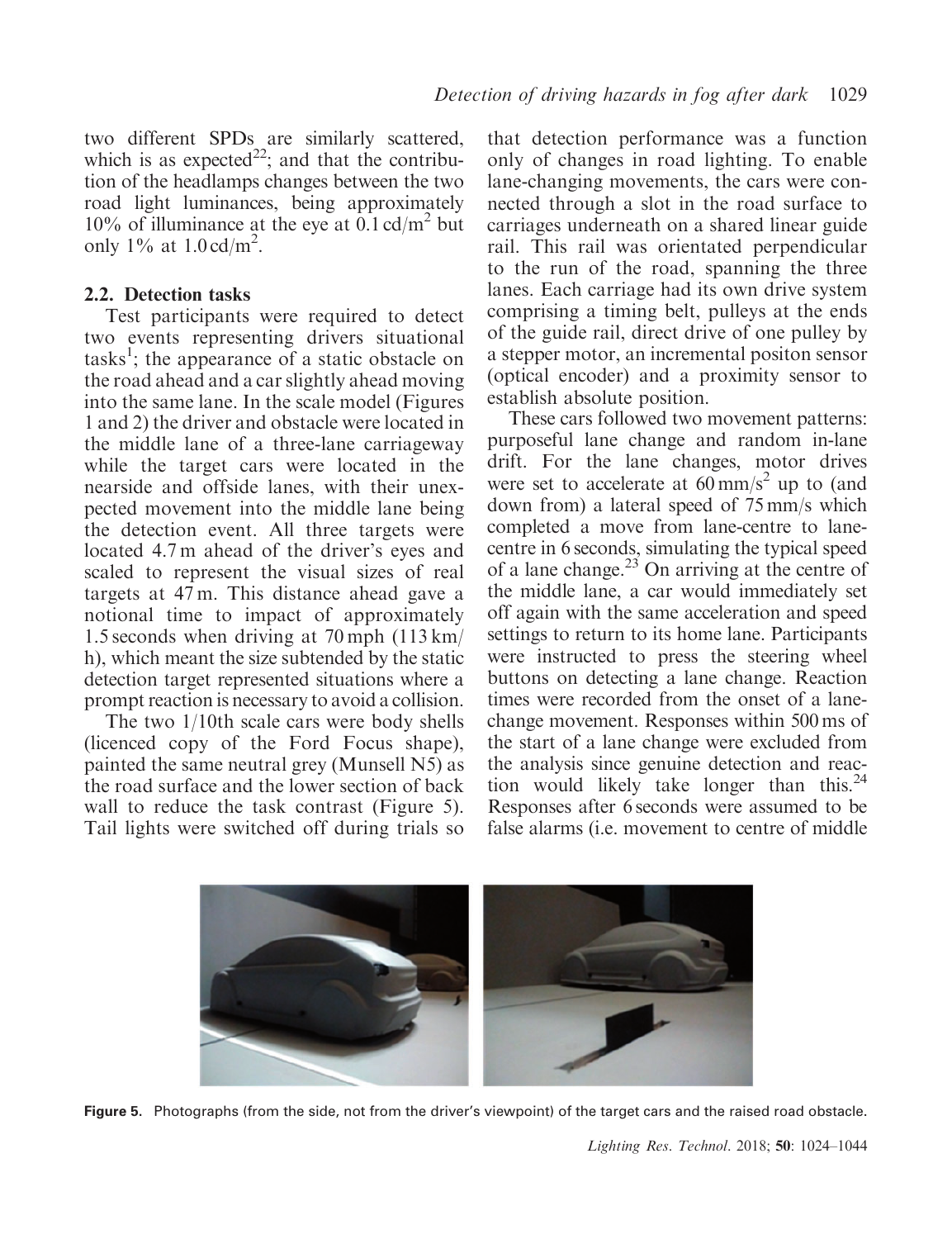lane complete). Thus, correct detection was assumed to be those events detected between 0.5 seconds and 6 seconds from the onset of a lane change.

In-lane drift usually results from a driver's imperfect steering inputs. To simulate this, the cars were programmed for a continuous series of lateral moves at speeds between 5 mm/s and  $15 \text{ mm/s}$  (and acceleration  $4 \text{ mm/s}^2$ ) to random positions up to 40 mm either side of the centre of the home lane. Lane changes started from within this range of positions so, for each detected lane change, the recorded data included the particular start position as well as the start time, and the position and time upon detection.

The second detection target represented an obstacle lying in the middle lane, a scaled distance of 47 m ahead of the driver, hence in the same plane as the rear ends of the two cars (Figure 5). The obstacle was formed from a balsawood vane, 60 mm wide and painted matt black to give the appearance of a car tyre lying on its side. This was normally outof-sight below the surface of the road, but at random intervals could be raised on a servo motor arm through a slot. At its full height of 20 mm the obstacle had the same visual size as a common tyre (e.g. 205/50R16). The obstacle rose to a height of 20 mm in 1 second, remained for 2 seconds, and then took 1 second to drop back out of sight. This rate of growth in visual height is comparable with that of a static obstacle approached when driving. Participants were instructed to press the foot pedal as soon as they noticed the obstacle. Reaction times were recorded from the onset of obstacle movement. Responses in the first 500 ms were excluded from analyses as likely false alarms. Similarly, responses after 4 seconds were ignored as at this point the obstacle would have moved back below the road surface.

A Python program running on a desktop PC coordinated the sequence of obstacles, lane changes and intervals as well as logging

reaction times. The reaction time threshold requirements described above resulted in the exclusion of 136 responses, representing 2.9% of all responses made to both detection targets.

Contrasts were calculated as  $C = (L_t - L_b)/L_b$ where  $L_t$  is the target luminance and  $L_b$  is the background luminance.<sup>25</sup> The road obstacle was seen in negative contrast, meaning the surface of the vertical target is darker than the road surface it is seen against. For negative contrast, the range of contrasts is 0 to  $-1.0$ , with contrasts closer to  $-1.0$  being more visible. Obstacle contrasts were  $C = -0.88$  at 0.1 cd/m<sup>2</sup>, and  $C = -0.96$  at 1.0 cd/m<sup>2</sup> . At the lower luminance, the contribution of the headlamps in lighting the vertical surface of the target is greater than at the higher luminance, which slightly reduces the contrast.

The aspects of the target vehicles that were visible to the test participant presented complex surfaces with three distinct regions – the bumper, tailgate and rear window; all painted matt grey. The luminance of the sloping window was higher than that of the nearvertical bumper and tailgate. Note also that from the driver's viewpoint, the bumper was surrounded by horizontal road surface, but the tailgate and window were seen against the rear vertical surface (Figure 5). The bumper presented a contrast of approximately  $C = -0.80$  against the road surface, that is a negative contrast. The tailgate presented a positive contrast of approximately  $C = 0.7$ against the side surrounds. Note that the range for positive contrasts extends from 0 to infinity, with higher contrasts being more visible. The window contrast changed with luminance, being approximately  $C = 8.0$  at  $0.1 \text{ cd/m}^2$  and  $C = 12.0$  at the higher luminance. The window to tailgate contrast was approximately  $C = 6.5$ .

A dynamic fixation task was used to place the detection tasks, performed in parallel, in the test participant's peripheral visual field.<sup>26</sup>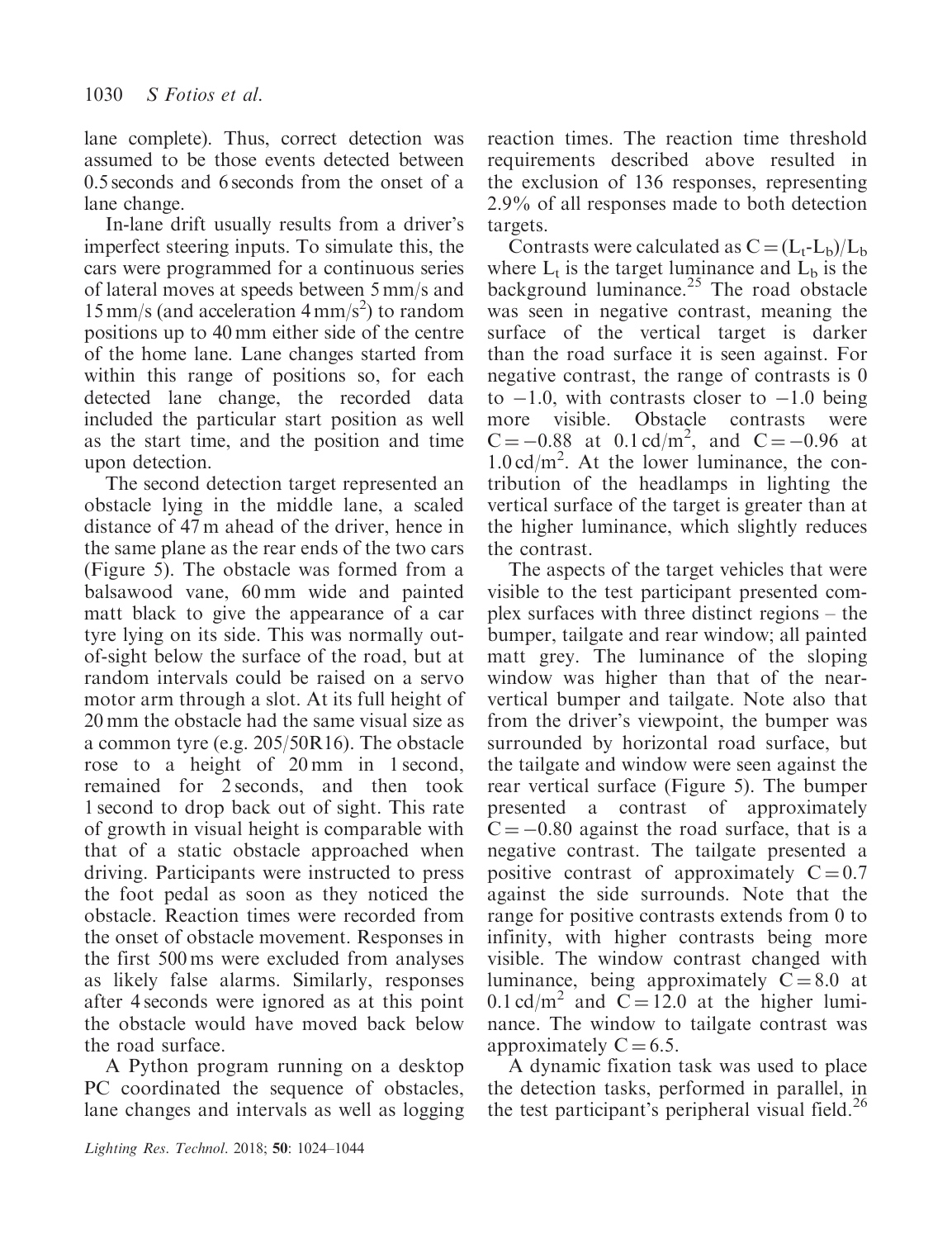Rather than the static fixation point used in many studies, a dynamic fixation mark simulates the non-static gaze patterns of a driver. The participant was required to track the moving image of a cross projected onto the back wall of the chamber. At irregular intervals between 1 seconds and 6 seconds, the cross would be replaced for 300 milliseconds by a random number between 1 and 9. Participants read aloud the numbers, and the experimenter recorded these responses; the accuracy of identifying these digits was used as a measure of the degree to which fixation was maintained. The cross had a luminance of  $1.3 \text{ cd/m}^2$  against the background luminance of  $0.03 \text{ cd/m}^2$ , as measured using a Konika-Minolta LS-110 luminance meter with no other light sources present. It subtended a visual size of 34 minute arc to 54 minute arc at the viewing distance of approximately 5.1 m.

Eye tracking has demonstrated a tendency for driver's gaze on main roads to fall within a  $10^{\circ}$  circle.<sup>27</sup> The fixation target, therefore, followed a random path within a  $10^{\circ}$  circle, with the lower fifth excluded to avoid it coming too close to the cars and obstacle: the target was between  $6^\circ$  and  $12^\circ$  above the horizontal sightline and the detection tasks (cars and obstacle) were between  $0^{\circ}$  and  $2^{\circ}$ below the horizontal.

Fog would have disrupted a projector beam inside the chamber so the back wall was formed by a rear-projection screen (Rosco Black 2107) and the projector was located outside the chamber. A problem found in projecting a continuously tracking fixation task in dark surroundings is the significant amount of light contained in the black background. To avoid this, the projector was turned away from the screen towards a mirror of the same size as the fixation character. Unwanted background light was absorbed in black fabric surrounding the mirror while the character was reflected onto the screen. The mirror was mounted on a programmable robotic gimbal

as in previous work<sup>26,28</sup> enabling movement of the fixation image across the screen.

## 2.3. Fog simulation

Simulating fog required an artificial fog generator, a mixing fan, an extract system and three lasers for measuring light attenuation to establish different levels of fog density.

The artificial fog, a colourless aerosol of liquid droplets suspended in air, was generated from a mixture of glycerol and water, vaporised in a heat exchanger (Mini Colt 4, Concept Engineering Ltd.). A push-button on the fog generator let the experimenter introduce short bursts of fog directly into the chamber, using the air stream from a mixing fan inside the chamber to disperse the fog. Fog density was reduced (or eliminated completely) using a centrifugal fan unit with a HEPA filter connected to two outlet ducts at the far end of the chamber.

Fog consists of small water droplets: the diameters are suggested to be in the range of  $5 \mu m$  to  $35 \mu m$ ,<sup>10</sup> although some measurements suggest sizes less than  $2 \mu m$  make a large contribution.<sup>29</sup> The water droplets created in this apparatus were slightly smaller, with a median diameter of  $0.2 \mu m$  to  $0.3 \mu m$ . Droplet size matters because it affects how light is scattered, and hence how well it simulates the effect of fog on scattering which is largely insensitive to wavelength. $^{22}$ For larger droplets, Mie scattering is predominant which is not significantly affected by wavelength, but for smaller droplets then Rayleigh scattering becomes more significant, and this is affected by wavelength.<sup>30</sup> Mie scattering is expected when droplet radius (here the smaller median droplet size has radius  $0.1 \mu m$ ) is greater than  $0.1 \text{ times}$  the wavelength of light (here  $0.07 \mu m$  for long wavelength light at  $700 \text{ nm}$ <sup>31</sup>: this suggests the droplets used in this fog simulation adequately represent the light scatter of real fog. Rayleigh scattering has a stronger effect on light in the short wavelength region, and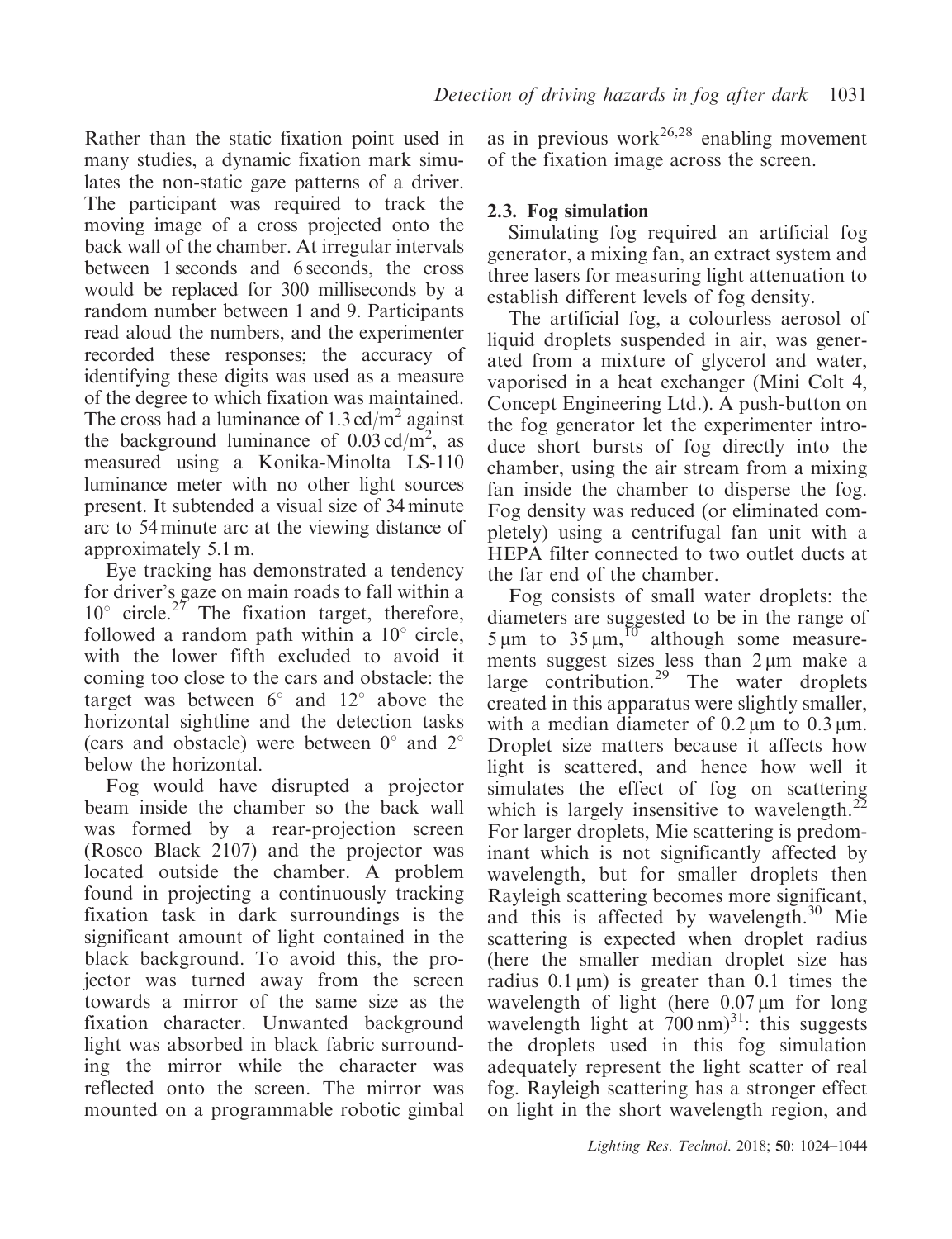hence if significant in the current apparatus it would change the S/P ratio. To examine this, the spectra of light reaching the observers were measured, for the two SPDs used in the experiment. For the thick fog (absorption coefficient  $0.04$  – see below) the S/P ratios decreased by less than 5% compared with that measured with no fog (4.4% for the low S/P ratio lighting and 4.8% for the high S/P ratio lighting).

Fog density was measured by the absorption coefficient of the chamber atmosphere calculated from the attenuation of light propagating through it, the approach used in previous work investigating smoke.<sup>32</sup> Light attenuation was measured using the beams from three collimated laser diodes (532 nm, 5 mW, Thorlabs Ltd.) which crossed the chamber 150 mm above the road surface at three locations along the length of the road, this being approximately the eye-height of participants viewing the chamber (Figure 1). Three lasers and sensors were used in order to assess the variation in fog density at different locations in the chamber.

The 3.5 mm-diameter laser beams passed through separate 10 mm diameter windows perpendicularly opposite the lasers to enter the sensor housings outside the chamber. Inside each housing, the sensor (TSL2561, TAOS, Inc.) was located behind a small acrylic diffuser (opal white Perspex) at the end of a 10 mm diameter, 30 mm long tube. The diffuser was expected to reduce the effect of tiny changes in beam-sensor alignment (the two had similar diameters) that might occur during a test session. The tube was included to impede non-laser light paths.

A laptop PC logged the three laser intensities every 2 seconds and displayed the resulting absorption coefficient in numeric and graphical form, allowing the experimenter to monitor fog density. To promote stable measurements, the lasers were powered from a regulated linear supply and kept switched-on from 1 hour in advance of each experiment session.

Two different SPDs were used in these trials, representing the S/P ratios of HPS and a typical MH lamp. These spectra were used to check for possible effects on peripheral detection.<sup>28,33</sup> It is not expected that fog would scatter lighting of different SPDs in different ways since the mean size of water droplets which form fog is usually quite large and theoretically should be the same scatter level for all wavelengths.<sup>34,35</sup>

Fog density is defined by the degree to which light is attenuated due to scatter and absorption, and this can be related to visibility distance. The quantitative measure used is the absorption coefficient per unit depth of fog, for which typical values are  $0.003 \text{ m}^{-1}$ (light fog),  $0.006 \text{ m}^{-1}$ (medium fog) and  $0.03 \,\mathrm{m}^{-1}$  (heavy fog).<sup>10</sup>

Three levels of fog were used in the current work: none, thin and thick (Table 3). The nofog condition gives a benchmark against which to compare results gained with fog. Thin and thick fog levels were chosen to give

Table 3. Target and measured levels of fog absorption coefficient as measured immediately before and after each trial.

| Fog type |        | Absorption coefficient |                      |                                               |  |  |  |  |
|----------|--------|------------------------|----------------------|-----------------------------------------------|--|--|--|--|
|          | Target | $Mean + SD$            | Mean at start $+$ SD | Mean $+$ SD at end<br>(and mean time elapsed) |  |  |  |  |
| Thin     | 0.005  | $0.005 + 0.0005$       | $0.0063 + 0.0005$    | $0.0046 + 0.0007$<br>(313 seconds)            |  |  |  |  |
| Thick    | 0.040  | $0.037 + 0.0013$       | $0.0418 + 0.0008$    | $0.0328 + 0.0024$<br>$(317$ seconds)          |  |  |  |  |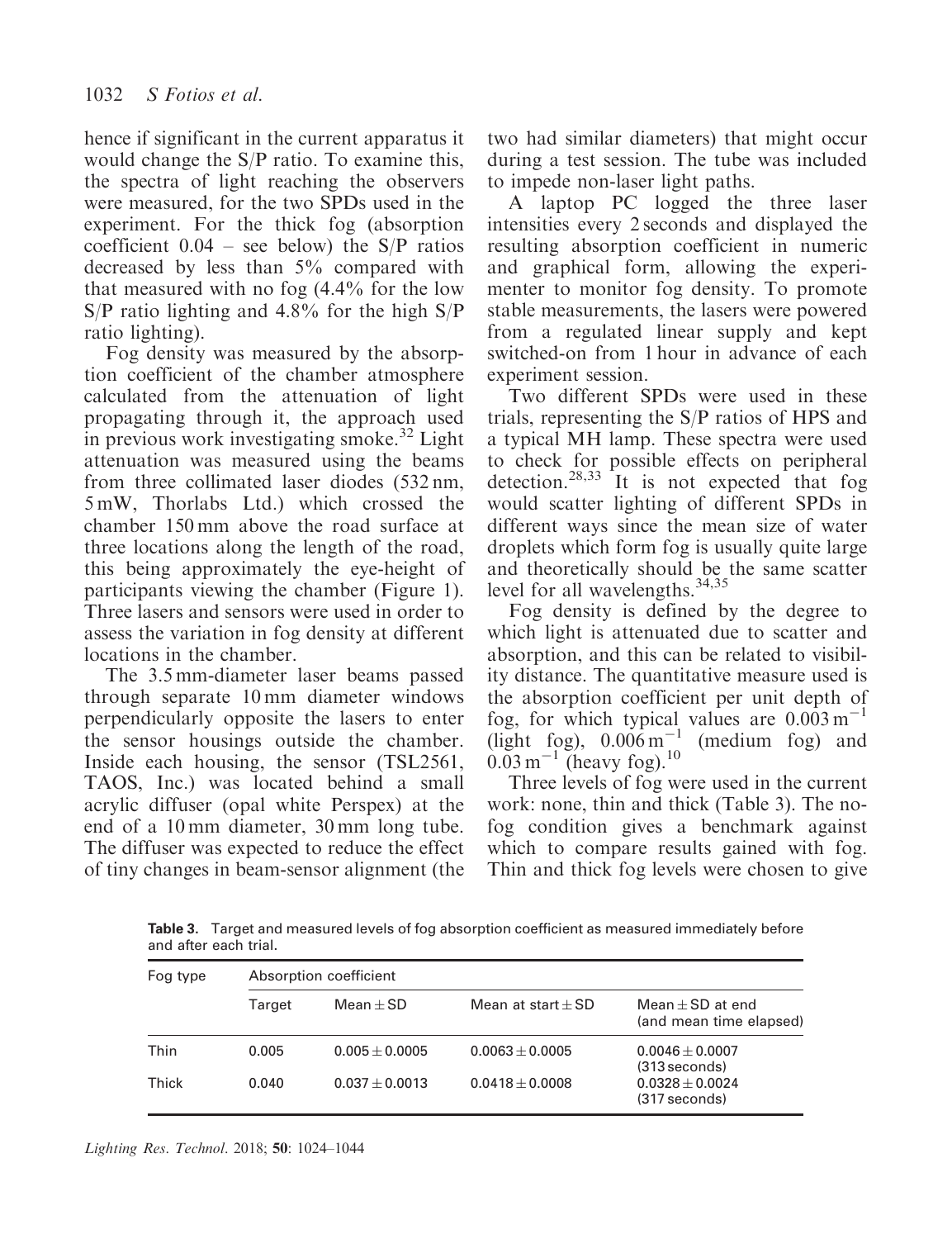a wide difference, and hence it was expected that tests in these conditions would lead to different levels of visual performance. The two fog densities were thick fog with an absorption coefficient of  $0.04 \text{ m}^{-1}$ , and thin fog with an absorption coefficient of  $0.005 \,\mathrm{m}^{-1}$ . The corresponding percent reductions in measured laser intensity for these conditions, in turn, are  $63.2\%$  and  $11.7\%$ . The fog densities of the current work represent visibility distances of approximately 600 m (thin fog) and 75 m (thick fog).<sup>36</sup> It is very rare to observe fog with a meteorological visibility distance lower than  $50 \text{ m}$ .<sup>36</sup>

The visible laser light would confound test conditions during trials, and so fog density was measured immediately before and after trials but not during trials. This was done using remotely controlled motorised shutters on the laser housings. Measurement and logging paused automatically when the experimenter opened the laser shutters, restarting when the shutters were closed.

It was anticipated that the level of fog would slightly decay during trials. Therefore, before each trial, the experimenter increased the level of fog to produce an absorption coefficient slightly above the target (Table 3). Laser shutters were closed immediately before a trial, and immediately after completion of one light-setting trial (4-minute block), they were reopened to check and re-set the level of fog before continuing with trials at the next light condition.

# 3. Procedure

Participants were seated at the apparatus, ensuring the foot pedal and steering wheel button positions were comfortable before ambient room lights were switched off and a 20-minute adaptation period commenced. During adaptation, with all room lighting switched off and the apparatus lighting was set to the condition the participant would first experience, the experimenter explained the set-up. Participants were instructed to pay attention primarily to the dynamic fixation marker whilst simultaneously responding to the lane change and obstacle detection. They were asked to press the relevant response button/pedal when a detection event was noted, even if not completely sure that it was an event. A practice trial (3 minutes) was carried out to gain familiarity with the stimuli and response mechanisms.

In trials there were three parallel tasks: (i) reading aloud the dynamic fixation digit when this momentarily changed from a crosshair; (ii) pressing the steering wheel button in response to a lane change of one the cars ahead; and (iii) pressing the foot pedal in response to a suddenly appearing road surface obstacle. To notify the participant that their response was acknowledged, it generated an electronic bleep. A recording of ambient sound inside a moving car was played throughout all conditions. Any number called out by the participant in response to the dynamic fixation target was recorded in a spreadsheet by the experimenter.

Presentation orders of the three detection targets (obstacle and two cars) were divided into 1-minute bins. Within each bin, there were four detection events, presentation of two lane changes (either car) and two surface obstacles. These were initiated at pseudorandom intervals randomly selected from between 5 seconds and 26 seconds whilst ensuring that four events were completed in any 1-minute period. No two events overlapped. The number of lane changes was balanced between the cars every two bins, so there were always two right, and two left car lane changes every two bins.

The experiments examined four light settings (Table 1) and three levels of fog. All four light settings were experienced within one block of trials of constant fog level. Within each block, the light setting orders were randomised. The no-fog block was always used first, followed by the thin or thick fog in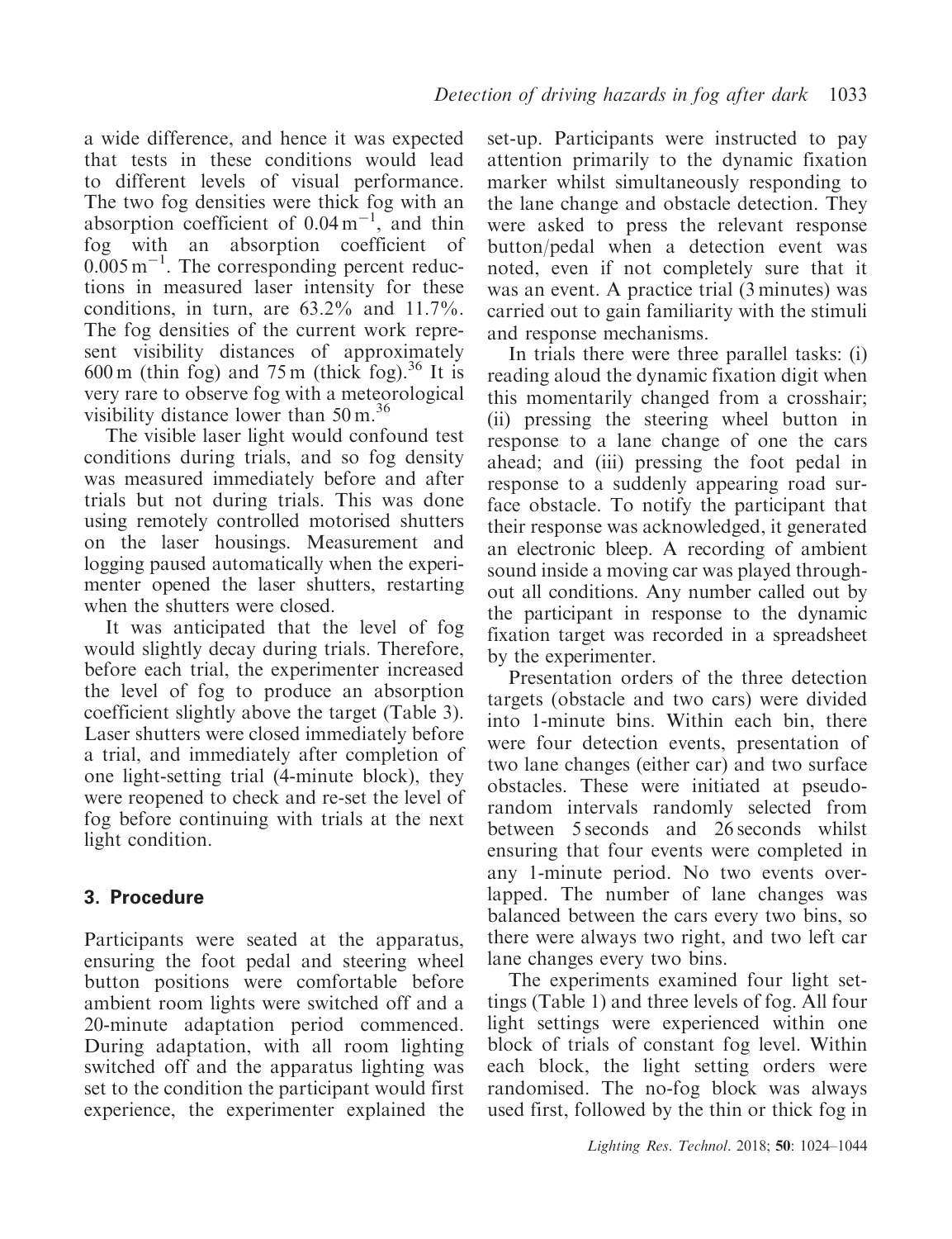|                | Older (40-70 years) | Younger (18-30 years) |        |  |  |
|----------------|---------------------|-----------------------|--------|--|--|
| Female<br>Male |                     | Male                  | Female |  |  |
| 8              |                     | 11                    | h      |  |  |

Table 4. Age and gender breakdown of the test sample.

a counterbalanced order, avoiding the long period required to completely evacuate the chamber of fog. Each trial lasted for 4 minutes and was followed by 1 minute for the experimenter to change the light setting. The tests were completed within a single test session, lasting just under 2 hours.

A sample of 30 test participants was recruited, drawn from two age ranges (younger: 18–30 years and older: 40–70 years) to allow an analysis of the effect of age (Table 4). Acuity was tested using a Landolt ring chart; participants wore corrective lenses for the acuity test and for the test trials if they usually did so when driving. For driving in the UK, drivers are required to be able to read a vehicle number plate at a distance of 20 m, which is a Snellen acuity of approximately 6/10 or better (equivalent to  $logMAR \geq 0.20$ . Of the 30 test participants recruited, all but one were found to have visual acuity at this level or better, this one person being a member of the older sample. The results for this person were retained during analysis: the results (below) show the two minor changes to conclusions that would arise if these data were omitted. Colour vision examined using the Ishihara test (under a D65 source) did not suggest any test participants to have non-normal colour vision. Test participants were given a small reimbursement for their participation.

# 4. Results and analysis

The mean rate of correct identification of the fixation target was  $93.6\%$  (SD = 4.6%) during trials with no fog and 93.4%  $(SD = 5.5\%)$  during trials with thin fog.

However, the rate dropped to 80.7%  $(SD = 12.5\%)$  during trials with thick fog. This decrease in the identification of the fixation target is expected, as the visibility of this target was reduced due to the increase in fog density. These high success rates suggest the fixation target was effectively holding the foveal gaze of participants, ensuring the lane change and obstacle detection tasks were carried out using peripheral vision, as was intended.

Mean detection rates and reaction times were calculated for each of the car and obstacle targets, under each fog and light condition. The experiment had a  $2 \times 2 \times 2 \times 3$ factorial design. The age group of the participant was a between-subjects factor with two levels (young and old). The luminance of the light condition was a within-subjects factor with two levels  $(0.1 \text{ cd/m}^2 \text{ and } 1.0 \text{ cd/m}^2)$ . The spectrum of the light condition was also a within-subjects factor with two levels, characterised as low and high S/P ratios. The fog condition was a within-subjects factor with three levels (none, thin and thick). Note that in thick fog the obstacle detection events were detected by only about 40% of the sample at 0.1 cd/m<sup>2</sup> and 75% at 1.0 cd/m<sup>2</sup>, and hence there was a reduction in the number of reaction time data points under these conditions.

Linear mixed-effects models were used to compare performance between the different conditions, for each combination of target type (car and obstacle) and response type (detection rate and reaction time). This statistical test avoids the need to exclude unmatched data in the within-subjects factors. The distribution of the residuals for each of these models was assessed for normality by examining histogram and QQ plots. Three of the four sets of residuals adequately matched a normal distribution. The model residuals for detection rates of the car target marginally deviated from normality. However, linear mixed-effects models are robust to small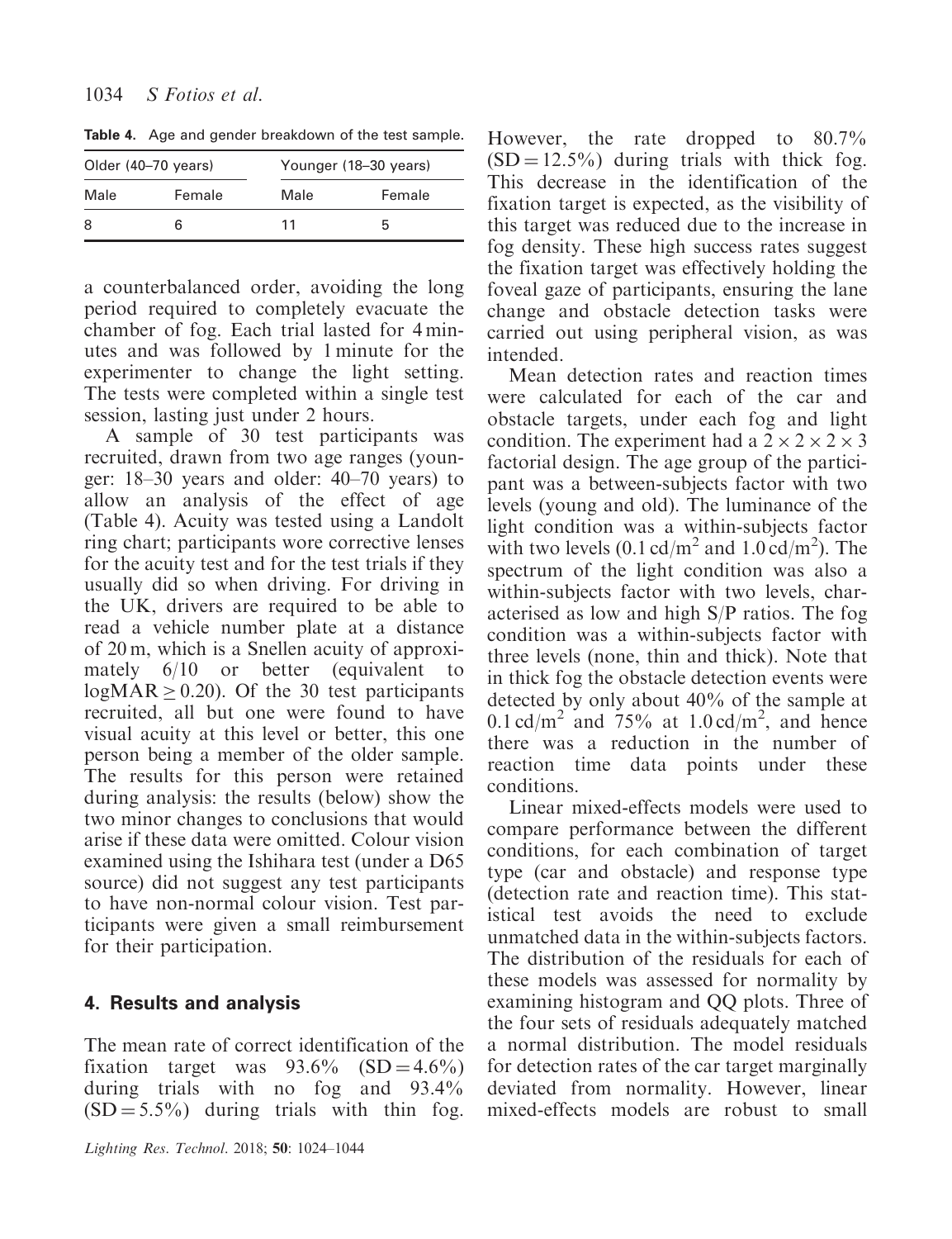| Effect                                           | Car lane change |           |                      |            | Obstacle       |                  |                      |            |
|--------------------------------------------------|-----------------|-----------|----------------------|------------|----------------|------------------|----------------------|------------|
|                                                  | Detection rate  |           | <b>Reaction time</b> |            | Detection rate |                  | <b>Reaction time</b> |            |
|                                                  | F               | р         | F                    | p          | F              | $\boldsymbol{p}$ | F                    | р          |
| Age                                              | 0.72            | 0.40      | 0.98                 | 0.33       | 2.33           | 0.14             | 0.42                 | 0.52       |
| Luminance                                        | 9.87            | $< 0.01*$ | 168.1                | ${<}0.01*$ | 71.60          | $< 0.01*$        | 39.60                | ${<}0.01*$ |
| S/P ratio                                        | 1.26            | 0.27      | 0.86                 | 0.36       | 0.72           | 0.40             | 2.78                 | 0.10       |
| Fog level                                        | 35.28           | $< 0.01*$ | 236.8                | ${<}0.01*$ | 181.9          | $< 0.01*$        | 37.02                | $< 0.01*$  |
| Age $\times$ luminance                           | 0.48            | 0.49      | 0.76                 | 0.39       | 1.31           | 0.26             | 2.38                 | 0.13       |
| Age $\times$ S/P                                 | 0.20            | 0.66      | 0.28                 | 0.60       | 0.00           | 0.95             | 0.13                 | 0.72       |
| Luminance $\times$ S/P                           | 0.06            | 0.81      | 0.33                 | 0.57       | 0.50           | 0.48             | 0.09                 | 0.77       |
| Age $\times$ fog                                 | 0.19            | 0.82      | 0.02                 | 0.98       | 0.26           | 0.77             | 0.40                 | 0.67       |
| Luminance $\times$ fog                           | 11.81           | $< 0.01*$ | 24.14                | ${<}0.01*$ | 8.97           | $< 0.01*$        | 2.17                 | 0.12       |
| $S/P \times fog$                                 | 1.16            | 0.31      | 0.57                 | 0.57       | 2.05           | 0.13             | 5.73                 | $< 0.01*$  |
| Age $\times$ luminance $\times$ S/P              | 1.99            | 0.16      | 0.70                 | 0.41       | 0.39           | 0.54             | 2.04                 | 0.16       |
| Age $\times$ luminance $\times$ fog              | 0.10            | 0.91      | 0.87                 | 0.42       | 1.64           | 0.20             | 1.48                 | 0.23       |
| Age $\times$ S/P $\times$ fog                    | 1.01            | 0.37      | 1.26                 | 0.29       | 0.29           | 0.75             | 0.47                 | 0.63       |
| Luminance $\times$ S/P $\times$ fog              | 0.62            | 0.54      | 0.13                 | 0.88       | 0.82           | 0.44             | 0.37                 | 0.69       |
| Age $\times$ luminance $\times$ S/P $\times$ fog | 0.74            | 0.48      | 0.05                 | 0.95       | 0.92           | 0.40             | 0.13                 | 0.88       |

Table 5. F statistics and p-values for detection rates and reaction times to each target. Results based on linear mixed models.

\*Statistically significant at  $p<0.01$ .

deviations from normality (e.g. Warrington *et al.*<sup>37</sup>) and use of the model was therefore considered acceptable. Table 5 shows the results from each of these linear mixed-effects models.

Figure 6 plots the mean detection rates for the lane change by the two age groups and for each combination of fog and light condition. Detection rates for the car were high, reaching near maximal performance under the no fog and thin fog conditions for all light conditions. They were slightly lower when the fog was thick. There also appeared to be a difference in detection rates between the two luminances, with slightly better performance at  $1.0 \text{ cd/m}^2$  compared with 0.1 cd/m<sup>2</sup>. There does not appear to be a consistent and obvious effect of the spectrum, however, nor the age group of the observer.

The only statistically significant main effects revealed by the linear mixed-effects model were for luminance and for the fog level. Detection rates were slightly higher at  $1.0 \text{ cd/m}^2$  (mean = 0.98) compared with 0.1 cd/m<sup>2</sup> (mean = 0.94). A post hoc Tukey test showed that the thick fog condition produced a significantly lower detection rate  $(mean = 0.90)$  than both no fog and thin fog conditions (mean  $= 0.99$  for both). There was no difference between the no fog and thin fog conditions. The only significant interaction between the different factors revealed by the linear mixed-effects model was between luminance and fog condition  $(F(2, 223) = 11.8,$  $p<0.001$ ). The interaction between luminance and fog condition is plotted in Figure 7. This suggests the increase in luminance made a larger improvement to detection of the car lane changes in the thick fog condition compared with the other two conditions. This was confirmed with *post hoc* Tukey tests which showed that the change in detection rates between the two luminance levels was not significant for the no fog and thin fog conditions ( $p = 1.0$  for both), but was significant for the thick fog condition ( $p<0.001$ ).

The sample used in these trials included one older driver whose vision, according to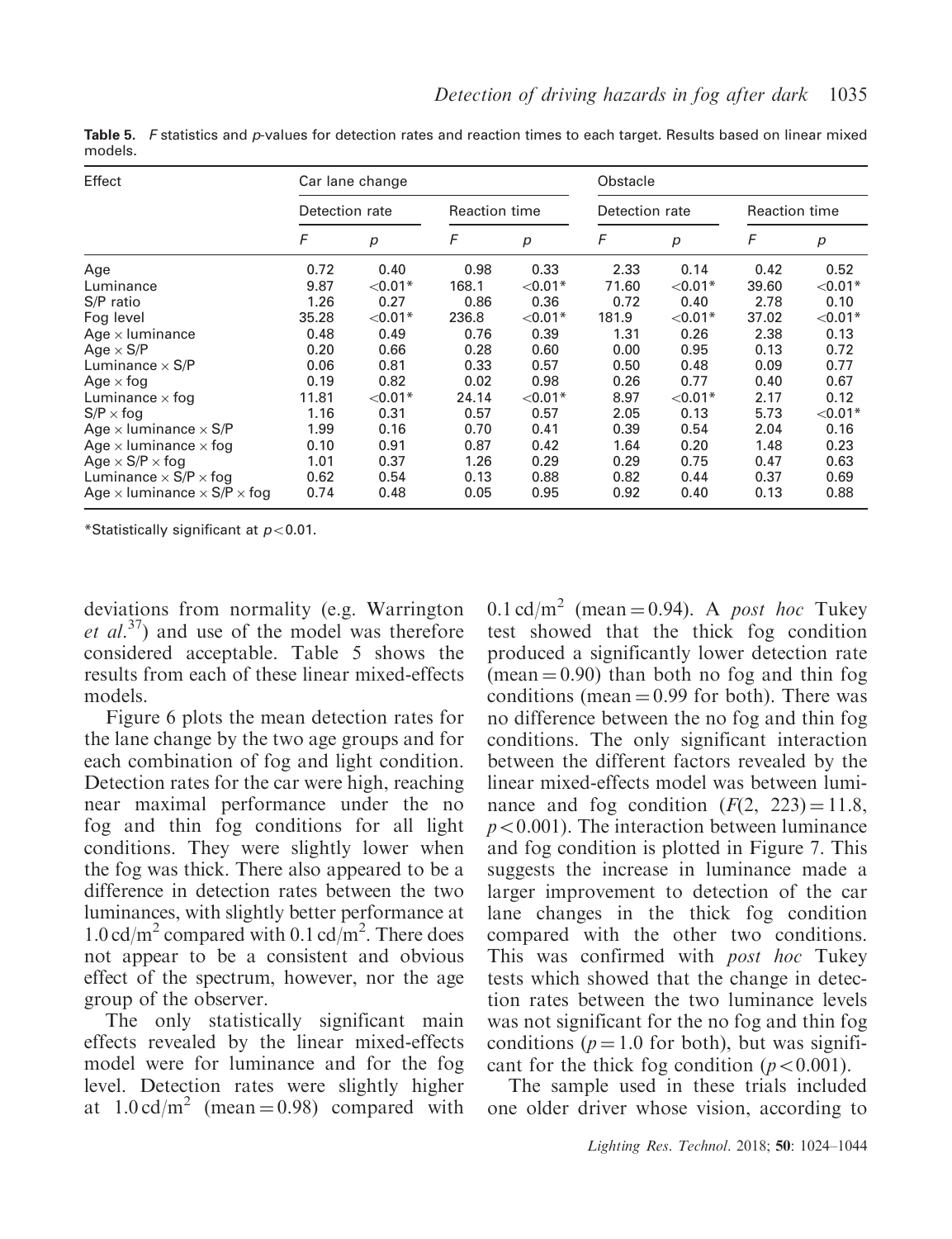

Figure 6. Mean detection rates for car lane change by age group, fog condition and light condition. Error bars show the standard error of the mean.



Figure 7. Mean detection rates for car lane change by luminance and fog condition. Error bars show standard error of the mean.

Lighting Res. Technol. 2018; 50: 1024–1044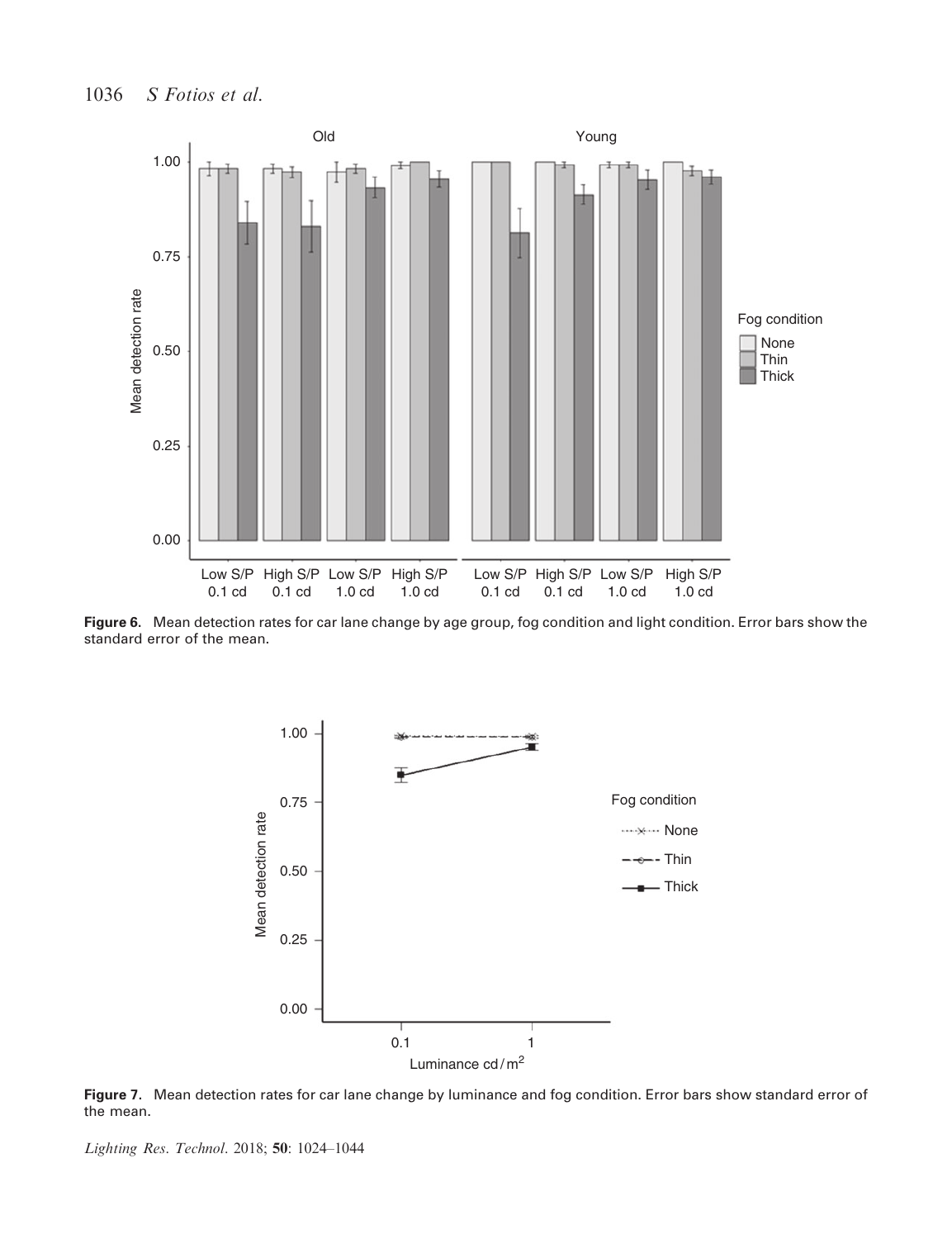the Landolt ring acuity test, does not meet the standard required for driving. The results for this participant have been retained in all analyses reported here. Separate analysis of the data revealed that only two conclusions would change if this participant were removed, and these both relate to detection rates of the car lane change: (i) interaction between fog level and luminance is no longer suggested to be statistically significant and (ii) interaction between SPD and fog becomes statistically significant ( $p<0.01$ ).

Figure 8 plots the mean detection rates for the obstacle by the two age groups and for each combination of fog and light condition. The obstacle was detected less often than the car lane change, as this was a more difficult task due to the size and duration of the target. There is again a clear drop in detection rates for the thick fog condition compared with the other two fog conditions. There is also a suggestion that the older age group may have had slightly poorer performance than the younger age group.

The linear mixed-effects model only found significant main effects for luminance and fog condition. Detection of the obstacle was significantly higher at  $1.0 \text{ cd/m}^2$  (mean = 0.73) compared with  $0.1 \text{ cd/m}^2$  (mean  $= 0.50$ ). Post hoc Tukey tests did not reveal differences in detection rates during the no fog (mean  $=$ 0.75) and thin fog conditions (mean  $= 0.78$ ,  $p = 0.49$ ), but detection rates during the thick fog condition (mean  $= 0.32$ ) were significantly lower than both no and thin fog conditions  $(p<0.001$  in both cases). The only significant interaction was between the luminance and fog conditions. The interaction between these two



Figure 8. Mean detection rates for obstacle by age group, fog condition and light condition. Error bars show standard error of the mean.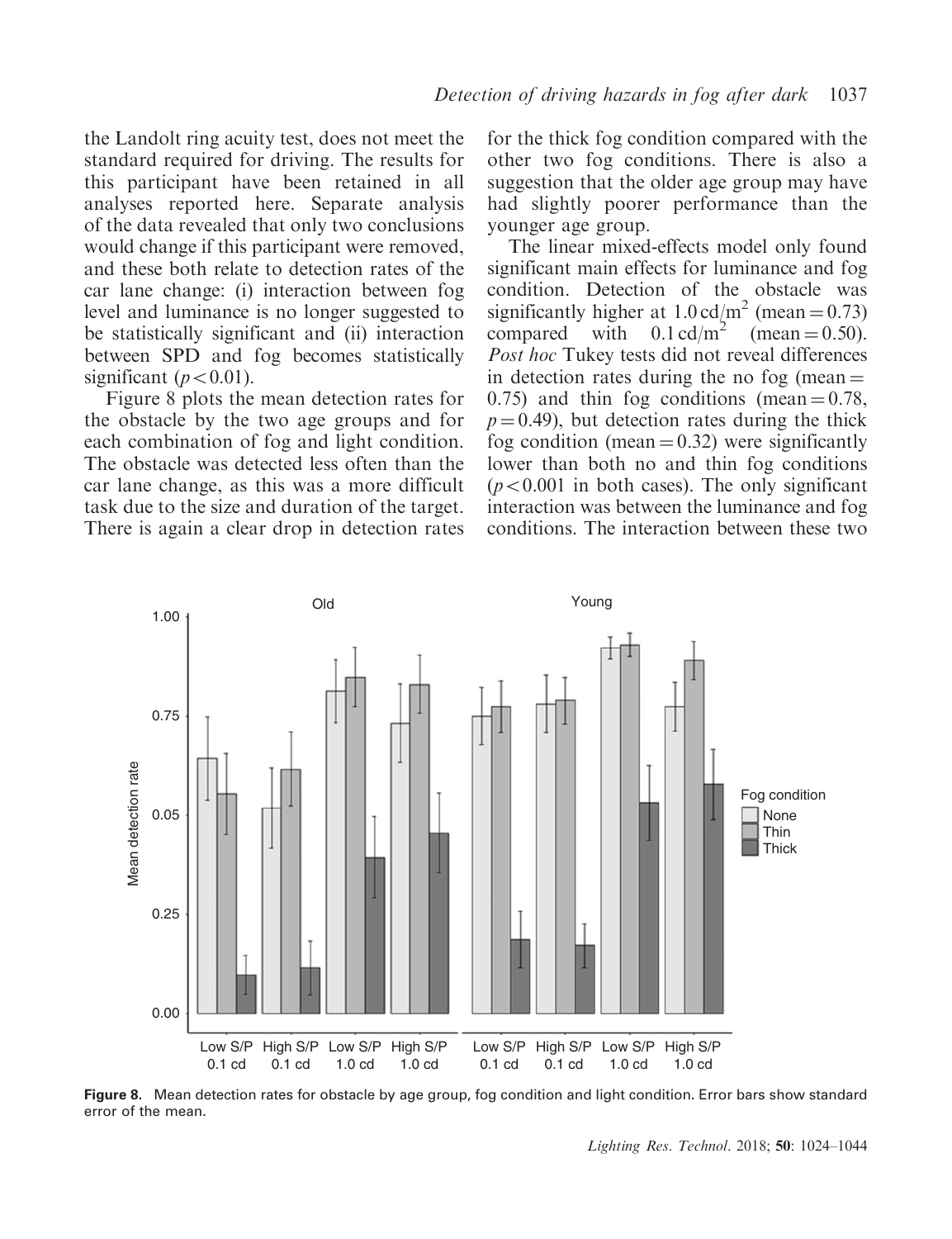factors, plotted in Figure 9, suggests that although detection rates for the obstacle increased for all three fog conditions when luminance was increased from 0.1 to  $1.0 \text{ cd/m}^2$ , the increase was larger during thick fog. This interpretation was confirmed by post hoc Tukey tests. These showed that whilst the change in detection rates between  $0.1 \text{ cd/m}^2$ and  $1.0 \text{ cd/m}^2$  was not significant with no fog  $(p = 0.10)$ , the change was significant when thin fog was introduced ( $p = 0.003$ ), and even more significant when thick fog was introduced  $(p<0.001)$ .

Figure 10 shows the mean reaction times to detection of the car lane change, by age group, light condition and fog condition. There is again a clear difference between reaction times during the thick fog condition compared with the other two fog conditions. There also appears to be an improvement in reaction times when the luminance is increased to  $1.0 \text{ cd/m}^2$ , but no obvious difference between the two spectra. There is also no obvious difference in mean reaction times between the two age groups.

The linear mixed-effects model confirmed that there were significant main effects of luminance and fog condition. The higher luminance produced a significantly shorter reaction time  $(mean = 2270 \text{ ms})$  than the lower luminance (mean  $= 2811$  ms). Post hoc Tukey tests showed that thick fog produced a significantly slower reaction time (mean  $=$ 3187 ms) than both no fog and thin fog conditions (means  $= 2211 \text{ ms}$  and  $2234 \text{ ms}$ ) respectively,  $p<0.001$  in both cases). There was no difference in reaction times between the no fog and thin fog conditions ( $p = 0.99$ ). The only significant interaction found by the linear mixed-effects model was between luminance and fog condition. This interaction is plotted in Figure 11 and suggests the increase in luminance produced a larger improvement in reaction times during the thick fog condition compared with the other two fog conditions. Post hoc Tukey tests did not confirm this interpretation of the interaction plot, however, as they showed that the increase in luminance significantly reduced reaction times in all three fog conditions ( $p<0.005$  in all cases).



Figure 9. Mean detection rates for obstacle by luminance and fog condition. Error bars show standard error of the mean.

Lighting Res. Technol. 2018; 50: 1024–1044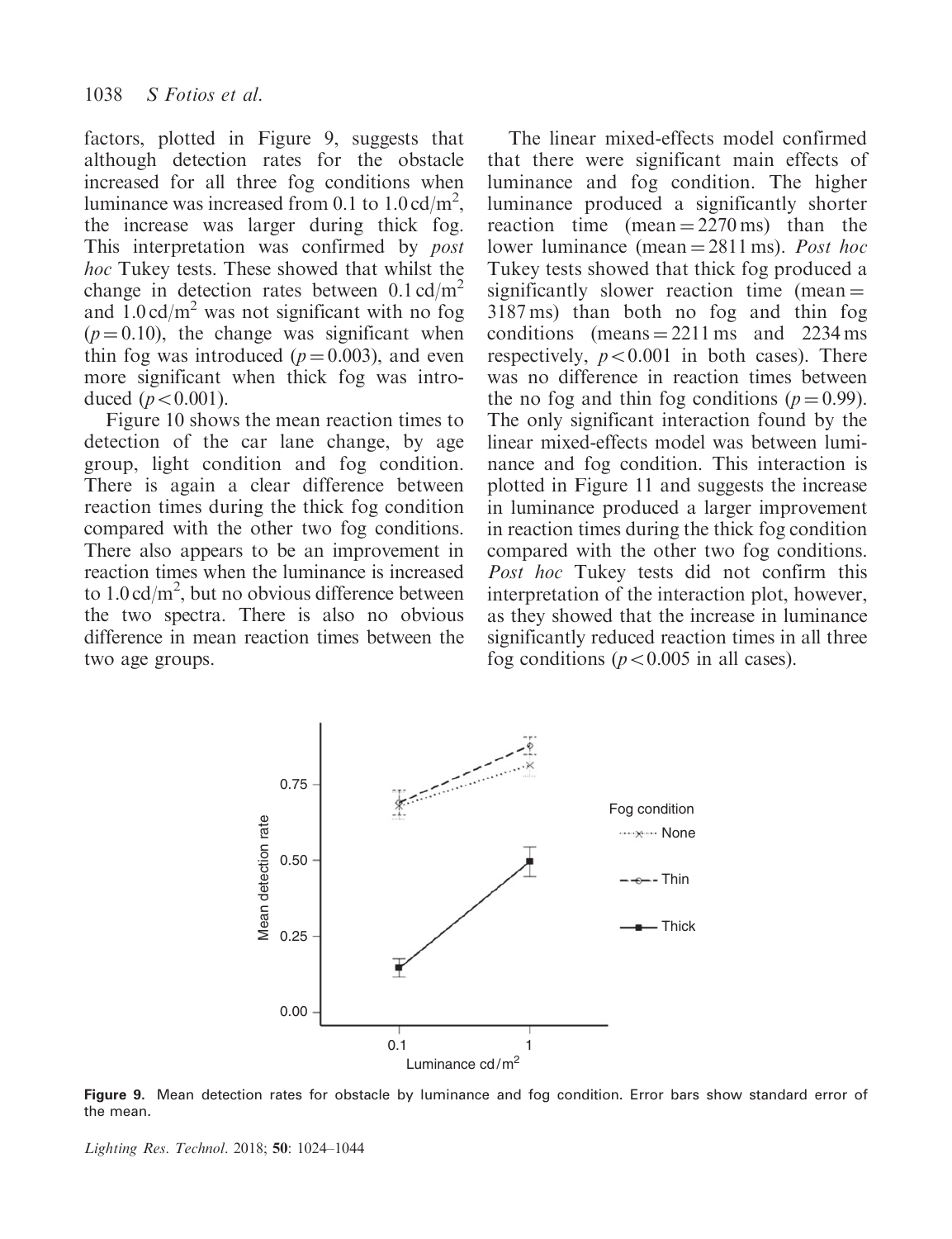

Figure 10. Mean reaction times for detection of car by age group, fog condition and light condition. Error bars show the standard error of the mean.



Figure 11. Mean reaction times for detection of car by luminance and fog condition. Error bars show the standard error of the mean.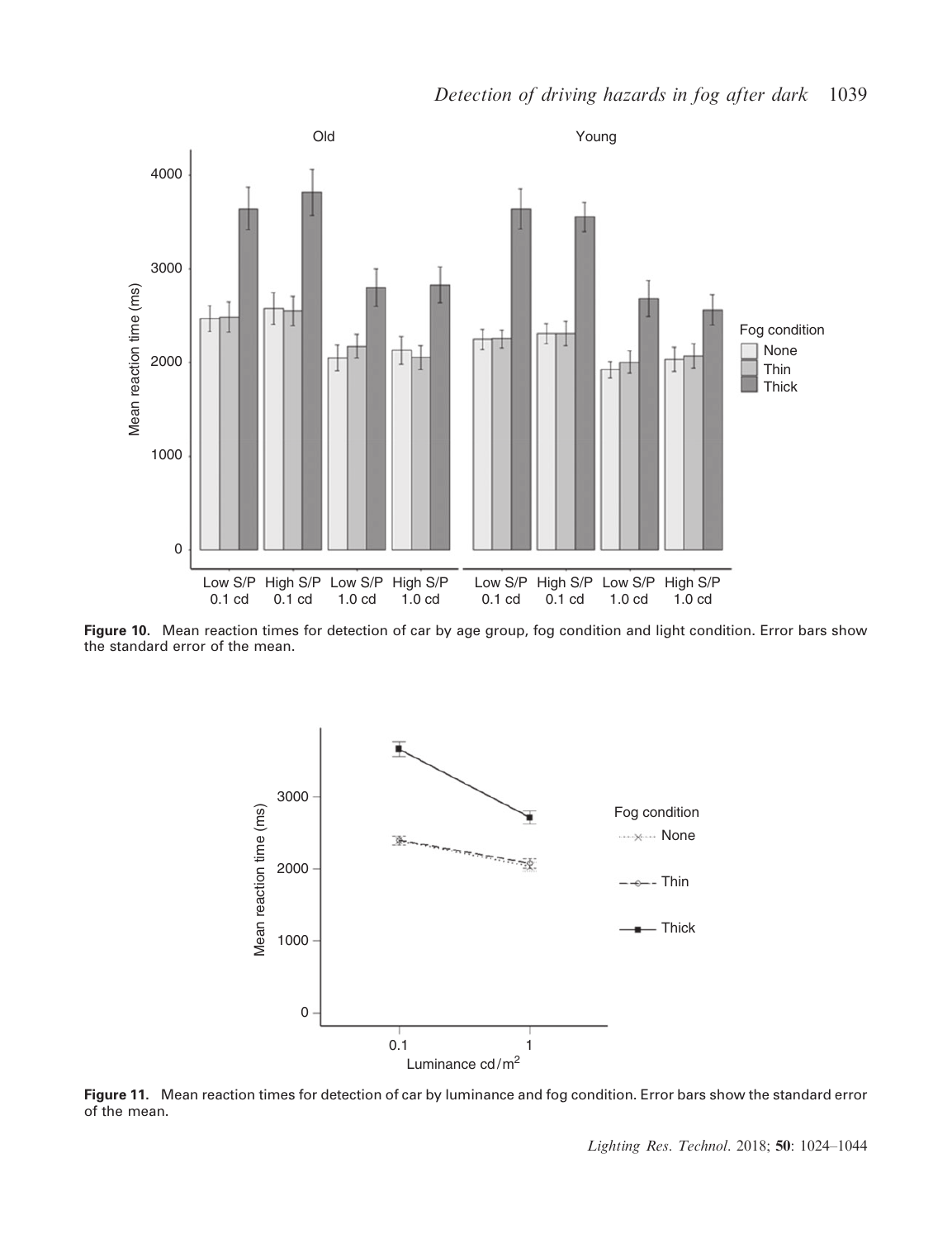Figure 12 shows the mean reaction time to detection of the obstacle by age group, light condition and fog condition. There are differences in reaction times between the different fog conditions, with slower responses during thick fog and faster responses during no fog. There is no obvious difference between the two age groups, but reaction times appear to be shorter with an increase in luminance. There is also a suggestion that reaction times may be shorter under the higher S/P ratio compared with the condition with lower S/P ratio, particularly during thick fog.

The linear mixed-effects model found significant main effects for luminance and fog condition. Reaction times were significantly shorter under  $1.0 \text{ cd/m}^2$  luminance (mean = 2241 ms) compared with  $0.1 \text{ cd/m}^2$  (mean = 2508 ms). Post hoc Tukey tests showed that the thick fog condition produced a significantly longer reaction time (mean  $= 2589 \text{ ms}$ ) than both no fog and thin fog conditions (means  $=$  2247 ms and 2337 ms respectively,  $p<0.005$ in both cases). There was no difference between the no and thin fog conditions  $(p = 0.58)$ . The only significant interaction was between S/P ratio and fog condition  $(F(2, 163) = 5.7, p = 0.004)$ . This interaction is plotted in Figure 13, and suggests that whilst the S/P ratio of the lighting may not have influenced reaction times when there was no or thin fog, under thick fog conditions there was a difference, with faster reactions produced under the higher S/P ratio light compared with the lower S/P ratio light. Post hoc Tukey tests were unable to confirm this interpretation of the interaction effect, as the differences between spectra conditions for all three fog



Figure 12. Mean reaction times for detection of obstacle by age group, fog condition and light condition. Error bars show the standard error of the mean.

Lighting Res. Technol. 2018; 50: 1024–1044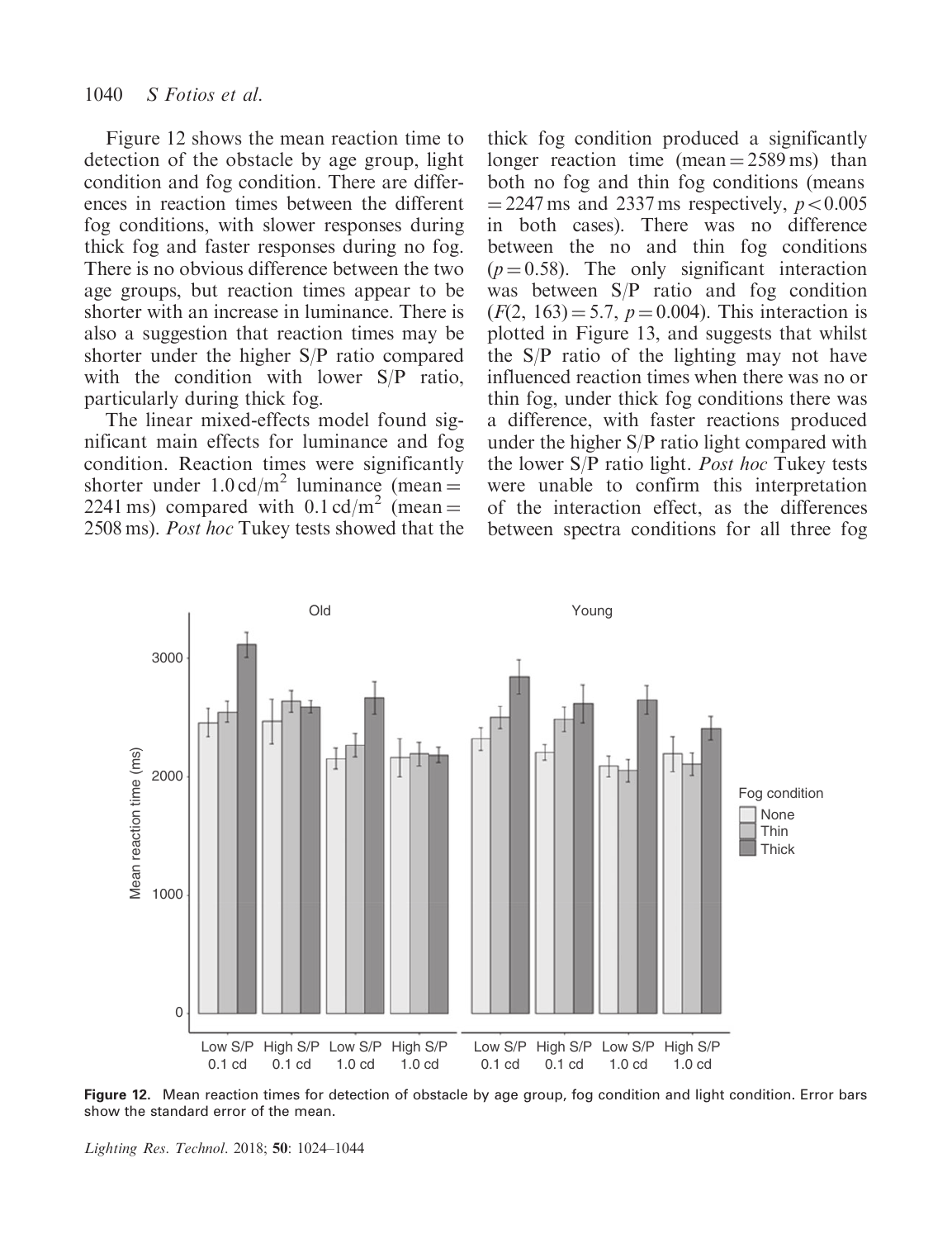

Figure 13. Mean reaction times for detection of obstacle by spectrum and fog condition. Error bars show the standard error of the mean.

conditions were not found to be significant. However, repeated-measures t-tests comparing reaction times between the two S/P ratios for each of the three fog conditions found that whilst there was no significant difference for the no fog (low  $S/P$  mean = 2245 ms, high  $S/P$ mean = 2249 ms,  $p = 0.96$ ) and thin fog (low  $S/P$  mean = 2329 ms, high  $S/P$  mean -2344 ms,  $p = 0.70$ , there was a significant difference between spectra under thick fog conditions, with the high S/P ratio light producing shorter reaction times compared with the low  $S/P$  ratio light (low  $S/P$  mean-2764 ms, high S/P mean = 2413 ms,  $p = 0.001$ ).

For consideration of collision avoidance note that reaction times were measured from first onset of movement of the obstacle. For the first second the obstacle was rising and hence subtended a smaller visual size, representing the approach to a more-distant obstacle, and a driver travelling at 70 mph would take approximately 1.5 seconds to reach the full-size obstacle at the simulated distance ahead of 47 m. This collision avoidance threshold of 2.5 seconds is the standard assumption for detecting and perceiving road hazards.<sup>38</sup>

#### 5. Discussion

The experiment tested the effect of light conditions on peripheral detection with two different luminances  $(0.1 \text{ cd/m}^2 \text{ and } 1.0 \text{ cd/m}^2)$ and two different SPDs (characterised by their S/P ratios, 0.65 and 1.4). Participants were generally better able to detect the car lane change and the obstacle under the higher luminance level, with detection rates being higher and reaction times being shorter for both the car and obstacle targets. An increase in luminance produced the greatest improvements under thick fog conditions. This suggests that a luminance of  $1.0 \text{ cd/m}^2$ is particularly beneficial in foggy conditions compared with  $0.1 \text{ cd/m}^2$ . Although this may imply that a higher luminance will improve detection performance of drivers in thick fog, an important caveat to this is that we do not know what effect increasing the luminance beyond  $1.0 \text{ cd/m}^2$  may have. It is possible that at higher luminances the amount of scattered light may begin to have a negative impact on visibility.<sup>31</sup> Further research may be required to identify an appropriate luminance level for optimising visibility under conditions when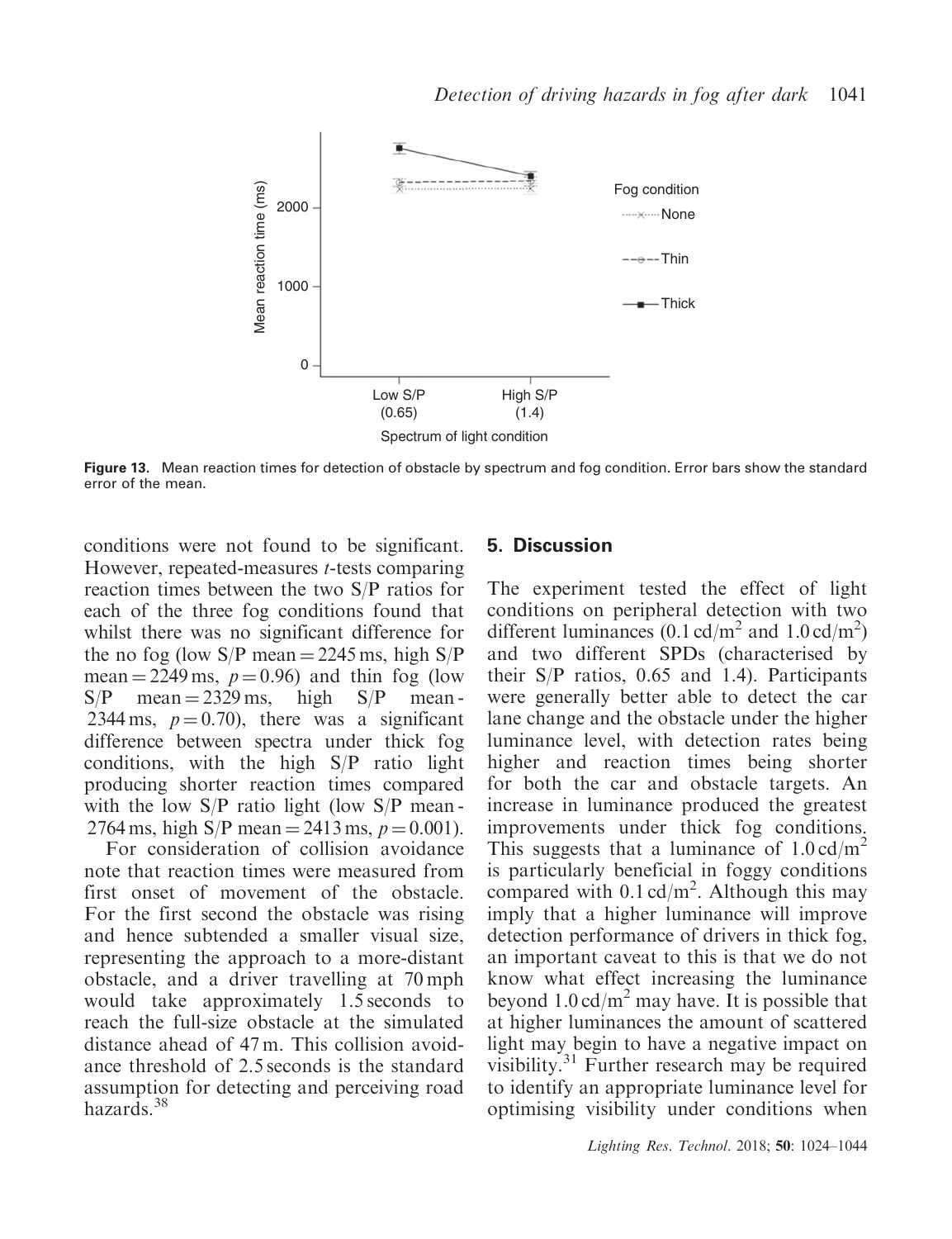fog density is greater than that used in the current trials. We also note that the target vehicles used for the lane change task did not use tail lights nor direction indicators which would otherwise contribute to detection of a lane change movement.

The difference in S/P ratios used in the experiment did not reveal any consistent effects on detection performance. The only possible effect related to S/P ratio was an interaction with the fog level and its effect on reaction times for detecting the obstacle. Under thick fog conditions, the light with the higher S/P ratio produced shorter reaction times. This is in line with expectations about the effects of  $S/P$  ratio – light with a higher S/P ratio is generally perceived as being brighter under mesopic conditions.<sup>39</sup> Previous work has also shown that shorterwavelength light, typically with higher S/P ratios, produces higher perceived luminances than other types of light, particularly under fog conditions.<sup>40</sup>

The experiment demonstrated that a higher luminance improved detection, particularly in thick fog conditions, and within the experiment's parameters the higher luminance also equates to increased brightness. However, this effect of S/P ratio was not found for detection rates of the obstacle, or reaction times and detection rates for the car. No overall effect of S/P ratio on detection performance was found. One possible explanation for the minimal effects of spectrum measured in this experiment is that the detection tasks may not have been difficult enough. The effect of spectrum becomes magnified the closer a visual task is to the threshold levels of vision, $5$  and the more difficult a task is the closer it is to threshold levels. On this point, it is worth noting that an effect of S/P ratio was only revealed for the most difficult task (detection of the obstacle) and under the most reduced visibility conditions (thick fog). It is also worth noting that the lowest luminance used in this experiment was

 $0.1 \text{ cd/m}^2$ . Previous work that has used similar detection tasks and experiment paradigms<sup>28,33</sup> only found an effect of spectrum at a luminance of approximately  $0.01 \text{ cd/m}^2$ , a log-unit difference from the lowest luminance used here. It is likely that an effect of the lighting S/P ratio may have been more evident at lower luminance levels.

These results suggest that thick fog reduces detection performance compared with no or thin fog. Reduced detection may lead to more collisions, and this can be seen in accident data. An analysis of 994 accidents occurring in Florida, 2003 to 2007, found that at speeds of 55 mph or higher (but not for lower speeds) the number of crashes was higher in fog than in clear conditions, and also that fog crashes were more likely to occur at night without street lighting.<sup>14</sup> This suggests that street lighting can be beneficial as a counter measure to collisions in fog.

# 6. Conclusion

An experiment was carried out using a scale model to investigate how the detection of hazards in peripheral vision is affected by changes in light level (road surface luminances of 0.1 cd/m<sup>2</sup> and 1.0 cd/m<sup>2</sup>), S/P ratio (0.65 and 1.40) and fog density (none, thin and thick as defined by the absorption coefficient). Two types of hazards were used, a road surface obstacle and lane change of vehicles in adjacent lanes, and detection performance was measured using detection rate and reaction time. Increasing luminance, and reducing from thick to thin fog, led to significant increases in detection rate and reductions in reaction time, for both types of hazard. The effect of a change in S/P ratio was significant only when measuring detection of the surface obstacle using reaction times, under the thick fog, with an increase in S/P ratio leading to a shorter reaction time.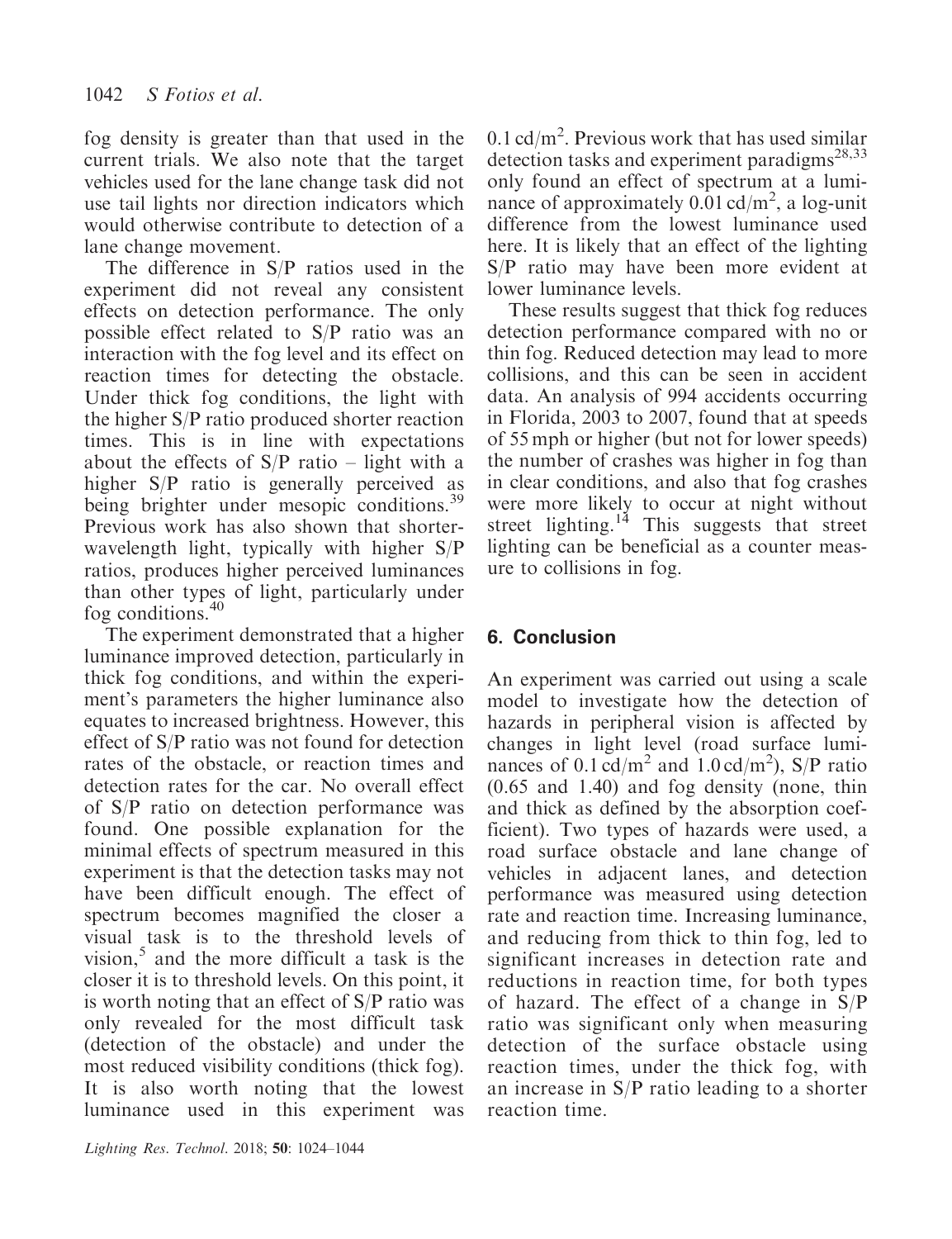### Declaration of conflicting interests

The authors declared no potential conflicts of interest with respect to the research, authorship, and/or publication of this article.

## Funding

The authors disclosed receipt of the following financial support for the research, authorship, and/or publication of this article: This work was carried out in partnership with the Arup AECOM Consortium, funded by Highways England under TTEAR Work Package 584 – Impact of Road Lighting Review. The work was also supported by EPSRC Impact Acceleration Account EP/K503812.

## References

- 1 Commission Internationale de l'Éclairage. Lighting of Roads for Motor and Pedestrian Traffic. CIE 115:2010. Vienna: CIE, 2010.
- 2 Olson PL, Sivak M. Comparison of headlamp visibility distance and stopping distance. Perceptual and Motor Skills 1983; 57: 1177–1178.
- 3 Plainis S, Murray IJ, Charman WN. The role of retinal adaptation in night driving. Optometry and Vision Science 2005; 82: 682–688.
- 4 Plainis S, Murray IJ. Reaction times as an index of visual conspicuity when driving at night. Ophthalmic and Physiological Optics 2002; 22: 409–415.
- 5 Bullough JD, Rea MS. Simulated driving performance and peripheral detection at mesopic and low photopic light levels. Lighting Research and Technology 2000; 32: 194–198.
- 6 He Y, Rea M, Bierman A, Bullough J. Evaluating light source efficacy under mesopic conditions using reaction times. Journal of the Illuminating Engineering Society 1997; 26: 125–138.
- 7 Commission International de l'Eclairage. Recommended System For Visual Performance Based Mesopic Photometry. CIE 191:2010. Vienna: CIE, 2010.
- 8 Meteorological Office. What is Fog? Retrieved 19 December 2016, from [http://www.metof](http://www.metoffice.gov.uk/learning/fog)[fice.gov.uk/learning/fog](http://www.metoffice.gov.uk/learning/fog)
- 9 Moore RL, Cooper L. Fog and Road Traffic. Transport and Road Research Laboratory Report LR 446. Crowthorne, UK: TRRL, 1972.
- 10 Boyce PR. Lighting for Driving. Boca Raton, FL: CRC Press, 2009.
- 11 Rea MS, Ouellette MJ. Relative visual performance: a basis for application. Lighting Research and Technology 1991; 23: 135–144.
- 12 Cavallo V, Colomb M, Doré J. Distance perception of vehicle rear lights in fog. Human Factors 2001; 43: 442–451.
- 13 Brooks JO, Crisler MC, Klein N, Goodenough R, Beeco RW, Guirl C, Tyler PJ, Hilpert A, Miller Y, Grygier J, Burroughs B, Martin A, Ray R, Palmer C, Beck C. Speed choice and driving performance in simulated foggy conditions. Accident Analysis and Prevention 2011; 43: 698–705.
- 14 Abdel-Atya M, Ekram A-A, Huang H, Choi K. A study on crashes related to visibility obstruction due to fog and smoke. Accident Analysis and Prevention 2011; 43: 1730–1737.
- 15 Hamilton B, Tefft B, Arnold L, Grabowski J. Hidden Highways: Fog and Traffic Crashes on America's Roads. Washington, DC: AAA Foundation for Traffic Safety, 2014.
- 16 British Standards Institution, BS 5489-1: 2013 Code of Practice for the Design of Road Lighting. London: BSI, 2012.
- 17 Alferdinck JW. Target detection and driving behaviour measurements in a driving simulator at mesopic light levels. Ophthalmic and Physiological Optics 2006; 26: 264–280.
- 18 British Standards Institution. EN13201- 2:2015. Road Lighting. Part 2: Performance Requirements. London: BSI, 2015.
- 19 Schoettle B, Sivak M, Flannagan MJ. Highbeam and Low-beam Headlighting Patterns in the U.S. and Europe at the Turn of the Millennium. UMTRI-2001-19. Ann Arbor, MI: The University of Michigan Transportation Research Institute, 2001.
- 20 Fotios S, Cheal C, Fox S, Uttley J. The transition between lit and unlit sections of road and detection of driving hazards after dark. Lighting Research and Technology 2017. [http://journals.](http://journals.sagepub.com/doi/full/10.1177/1477153517725775)